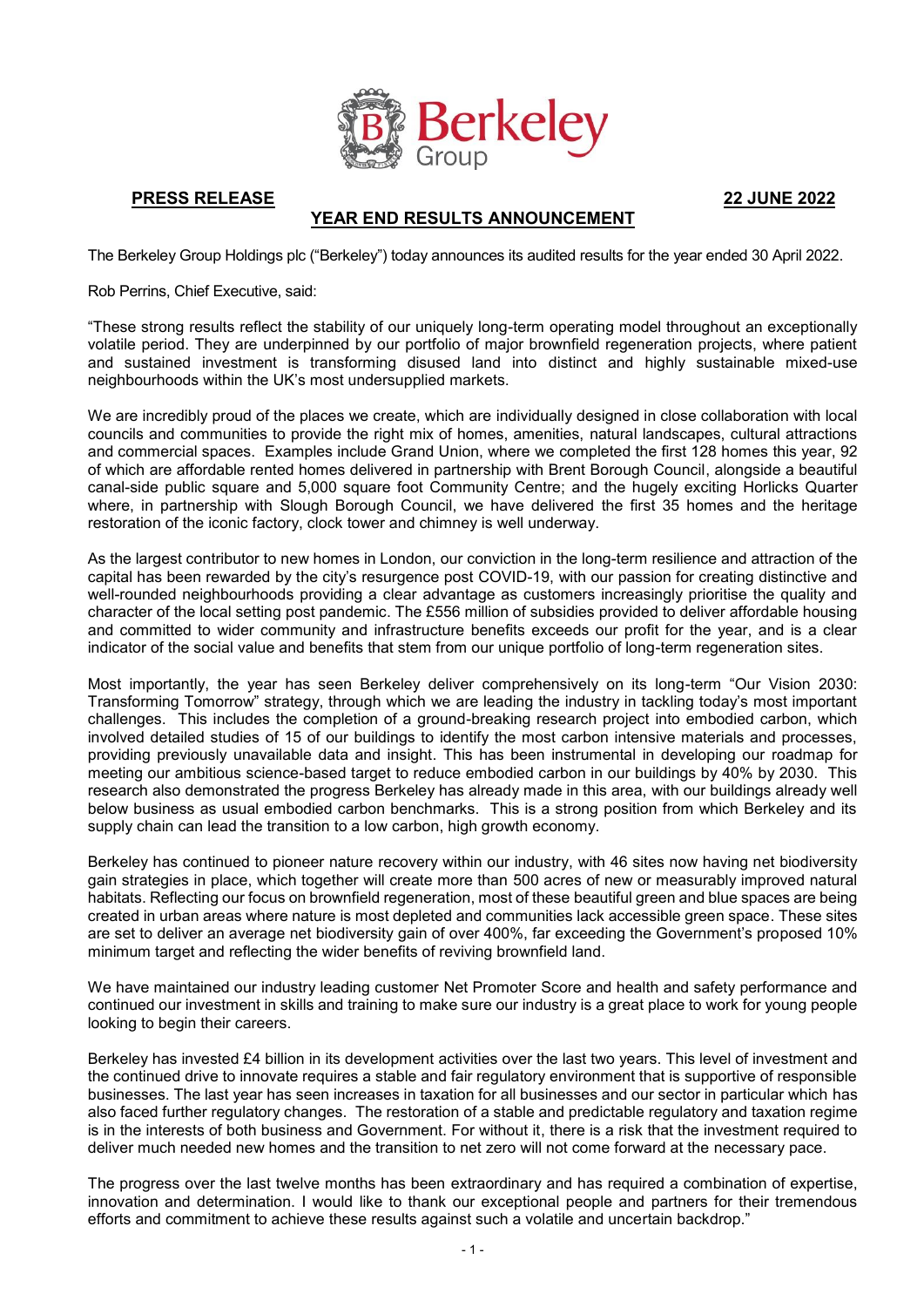# RESULTS FOR THE YEAR ENDED 30 APRIL 2022

# **SUMMARY OF EARNINGS, SHAREHOLDER RETURNS AND FINANCIAL POSITION**

|                                         |                  |                  | Change     |
|-----------------------------------------|------------------|------------------|------------|
| <b>Earnings</b>                         | 30-Apr-22        | 30-Apr-21        | %          |
| Profit before tax                       | £551.5m          | £518.1m          | $+6.4%$    |
| Earnings per share - basic              | 417.8p           | 339.4p           | $+23.1%$   |
| Pre-tax return on equity                | 17.5%            | 16.5%            |            |
| <b>Shareholder Returns</b>              | 30-Apr-22        | 30-Apr-21        |            |
| Share buy-backs undertaken              | £63.7m           | £188.6m          |            |
| Capital Return                          | £451.5m          |                  |            |
| Dividends paid                          |                  | £145.5m          |            |
| Shareholder returns                     | £515.2m          | £334.1m          |            |
| Share buy-backs - volume                | 1.5 <sub>m</sub> | 4.4 <sub>m</sub> |            |
| Share consolidation with capital return | 9.3 <sub>m</sub> |                  |            |
|                                         | As at            | As at            | Change     |
| <b>Financial Position</b>               | 30-Apr-22        | 30-Apr-21        | absolute   |
| Net cash                                | £269m            | £1,128m          | -£859m     |
| Net asset value per share               | £28.18           | £26.12           | $+£2.06$   |
| Cash due on forward sales (1)           | £2,171m          | £1,712m          | $+£459m$   |
| Land Holdings - future gross margin     | £8,258m          | £6,884m          | $+£1,374m$ |

 $<sup>(1)</sup>$  Cash due on private exchanged forward sales completing within the next three years</sup>

# **TRADING PERFORMANCE**

- Value of underlying reservations up 25% on last year and slightly ahead of pre-pandemic levels, with cost inflation absorbed by sales prices.
- Stable start to the current year with enquiries, visitor numbers and reservations in line with the end of 2021/22.
- Cash due on forward sales up to £2.2 billion (2021: 1.7 billion).

# **INCREASING INVESTMENT AND DELIVERY**

- Berkeley now has £8.3 billion of estimated future gross margin in its unrivalled land holdings, meeting its £7.5 billion target three years early, following the St William transaction, and will now only acquire new land very selectively.
- £412.5 million acquisition of the remaining 50% share of St William saw Berkeley gain full control of 24 sites with the potential to deliver over 20,000 homes.
- Further investment in Berkeley's unique operating model:
	- o Four new sites acquired covering around 6,000 homes, including the strategic land site at Milton Keynes on which Berkeley has recently obtained planning consent for the delivery of up to 4,600 new homes and 403,000 square metres of logistics space, as well as fantastic new local amenities, a 155-acre country park and new bridge over the M1.
	- o Four major new planning consents obtained on long-term developments: Milton Keynes and St William's Bow Common (1,000 homes), Leyton (570 homes) and Bethnal Green (550 homes).
	- o Seven sites, with the capacity to deliver over 5,000 homes, moved into production.
- Berkeley now has 26 of its 32 long-term complex regeneration developments in production.
- In addition, Berkeley has approximately 8,000 plots on six sites that constitute its pipeline.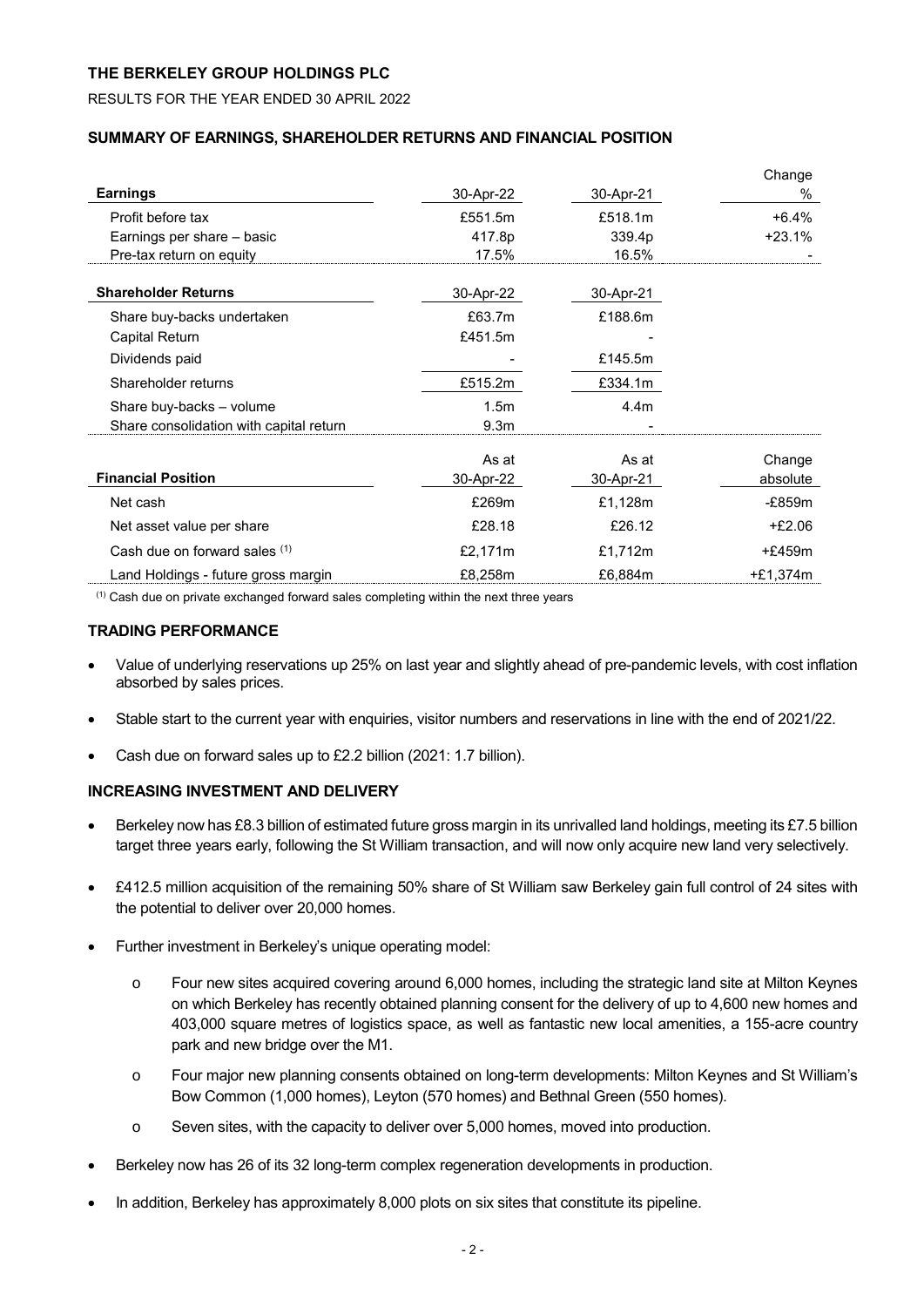RESULTS FOR THE YEAR ENDED 30 APRIL 2022

# **DELIVERING FOR ALL STAKEHOLDERS**

- 3,760 homes delivered, plus 872 in joint ventures (2021: 2,825, plus 429 in joint ventures); a 42% increase. Berkeley is delivering some 10% of London's new private and affordable homes – supporting approximately 27,000 UK jobs per annum directly and indirectly through its supply chain over the last five years.
- Over £555 million of subsidies provided to deliver affordable housing and committed to wider community and infrastructure benefits in the year; a similar level to the year's pre-tax profit.
- Industry leading Net Promoter Score (+77.2) and customer satisfaction ratings maintained.
- 15 embodied carbon assessments undertaken to create a roadmap which has already identified 16 specific actions to help Berkeley meet its ambitious science-based target in this area.
- Green Bond Framework put in place to support £400 million Green Bond issuance in August 2021.
- Berkeley has an industry leading "A-" CDP rating for its carbon climate action and transparency and has recently once again been AAA rated in the MSCI global ESG index.
- 46 developments now committed to net biodiversity gain strategies that will deliver over 500 acres of new or measurably improved natural habitat, not including the 155-acre country park planned for our Milton Keynes site.
- Annual Injury Incident Rate of 0.72 (industry average 2.72)
- More than 60 construction management apprentices and 30 graduates joined the business in the year, with 9% of Berkeley's workforce consisting of 'earn and learn' roles.

# **SHAREHOLDER RETURNS**

- Berkeley anticipates delivering pre-tax earnings of approximately £600 million for the year ending 30 April 2023 and £625 million for the two years thereafter, following which the focus will shift to returning cash over and above the current annual scheduled payment to shareholders.
- Commitment to annual £282 million (£2.54 per share) ongoing Shareholder Returns up to 30 September 2025 reaffirmed, with next £141 million due for the six months ending 30 September 2022, of which £64 million has already been returned via share buy-backs.
- £451 million B-share return of capital made in September 2021, which was followed by a share consolidation.
- Return of previously identified £455 million Surplus Capital completed through the B-share return and acquisition of St William land interests.

# **Investor and Analyst Presentation:**

A pre-recorded presentation by the Directors of Berkeley on the results will be made available on the Company's website at 11:00 today - [https://www.berkeleygroup.co.uk/about-us/investor-information/results-and](https://www.berkeleygroup.co.uk/about-us/investor-information/results-and-announcements)[announcements.](https://www.berkeleygroup.co.uk/about-us/investor-information/results-and-announcements)

# **For further information please contact:**

| The Berkeley Group Holdings plc | Novella Communications        |
|---------------------------------|-------------------------------|
| R J Stearn (01932 868555)       | Tim Robertson (020 3151 7008) |
|                                 |                               |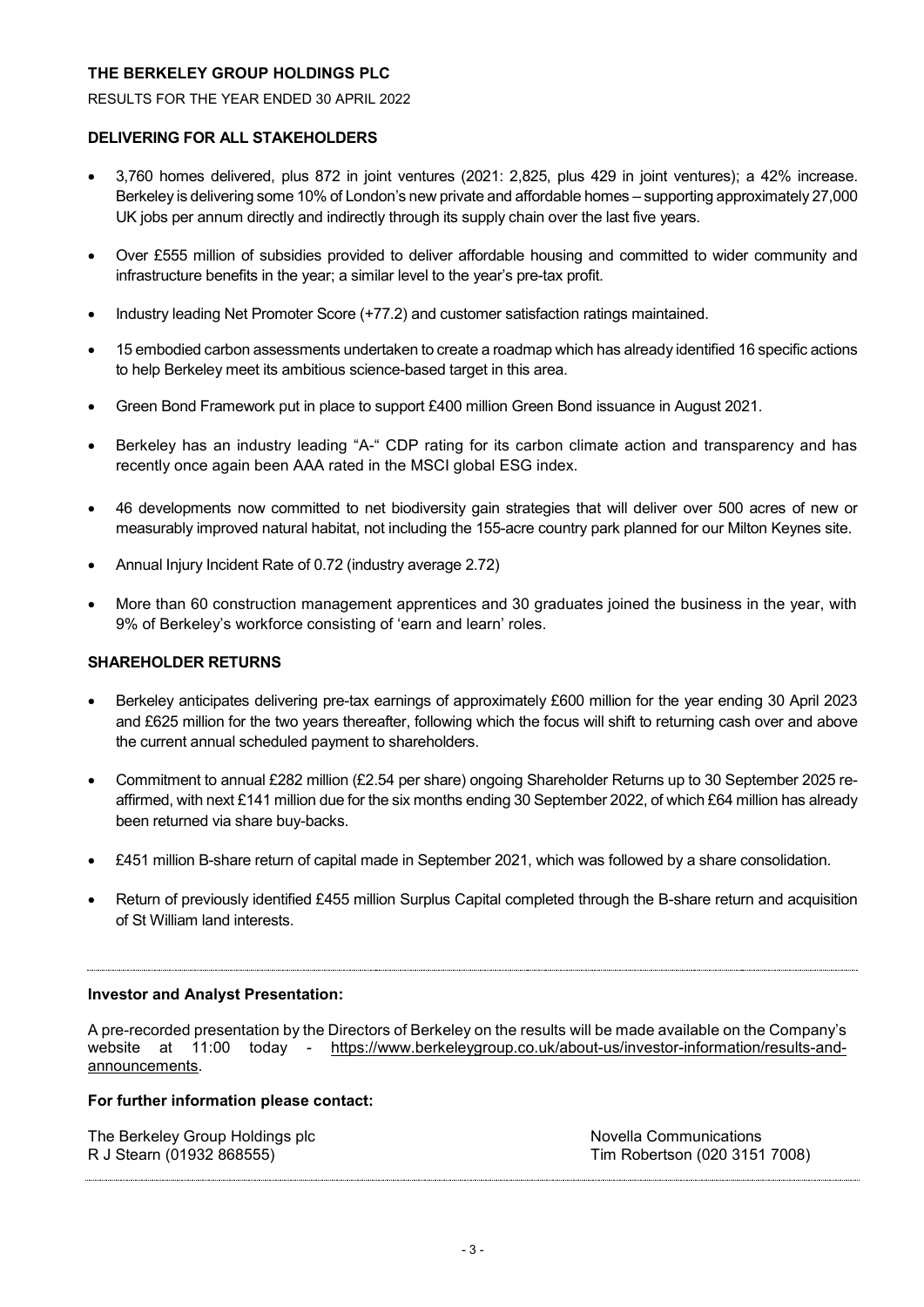RESULTS FOR THE YEAR ENDED 30 APRIL 2022

# **CHIEF EXECUTIVE'S REVIEW**

# **Purpose, Strategy and Capital Allocation**

Berkeley's purpose is to create quality homes, strengthen communities and improve lives, using its sustained commercial success to make valuable and enduring contributions to society, the economy and natural world. To achieve this, the Company's long-term strategy is to invest in opportunities with the right risk-adjusted returns, ensuring that its financial strength reflects the prevailing macro environment, and to make returns to the shareholders who support the Company to achieve its purpose, through dividends or share buy-backs.

Berkeley is the only large UK homebuilder focused on the regeneration of large, complex brownfield projects at scale. We have built up the breadth of expertise, financial strength and holistic place-making approach needed to patiently transform these challenging sites into highly connected, accessible and welcoming neighbourhoods. Places where homes are conveniently served by a high concentration of new and existing local infrastructure and amenities, carefully stitching them back into their surrounding communities.

Reviving these under-used spaces, which include redundant gasworks and industrial estates, is vital to reenergising our cities and town centres. It creates an increasingly sustainable, socially inclusive, lower carbon model of modern living, with land, energy, resources and infrastructure used more efficiently and responsibly.

The acquisition of National Grid's 50% interest in St William continued Berkeley's philosophy of investing at the right time in the cycle for the long-term, securing unrivalled land holdings in London and the South East. It saw the Group achieve its target of increasing the estimated future gross margin in its land holdings to over £7.5 billion, three years ahead of schedule, on sites it knows well, without increasing operational delivery requirements at a time when it is increasingly difficult to find new land that can accommodate today's costs of development and generate appropriate returns. Berkeley will now only acquire new land very selectively.

The focus of investment over the next two years will be on bringing the Group's regeneration sites into delivery in line with the current business plan and earnings guidance to 30 April 2025, ensuring they each have the most appropriate development solution to reflect the preferences of today's customer, the needs of local communities and costs of delivering these complex developments in the prevailing operating environment. During this period, Berkeley is now targeting to be working capital neutral.

Once this investment phase completes the focus will shift to returning surplus capital, over and above the current annual scheduled payment to shareholders. Sustained return on equity, rather than annual profit will be the principal financial metric for the business. This reflects Berkeley's long-held prioritisation of quality of profit and financial soundness ahead of annual profit targets, as well as the lumpiness of delivery of profit on regeneration developments.

# **Shareholder Returns and Surplus Capital**

Berkeley has in place a long-term plan for shareholder returns, based upon an ongoing annual return of £282 million through to September 2025 which can be made through either dividends or share buy-backs. In addition, Berkeley had previously identified £455 million of surplus capital to be returned by 30 April 2023 through either a combination of enhanced cash returns to shareholders or incremental land investment.

In September 2021, Berkeley returned the first half (£228.9 million) of this surplus capital as part of a £451.5 million B-share return to shareholders. The balance of the £451.5 million comprised the remaining £222.6 million of the underlying annual return for 2021/22, with £59.3 million having already been returned through share buy-backs in the year ended 30 April 2021. The B-share return was equivalent to £3.71 per share and was followed by a share consolidation which reduced the Company's share capital, net of treasury and EBT shares, by 7.65% from 121.6 million to 112.3 million shares at the time of the consolidation. The acquisition of National Grid's 50% interest in St William completed the £455 million surplus capital return.

The Company has committed to the next ongoing scheduled shareholder return which is the £141 million in respect of the six months ending 30 September 2022, against which £63.7 million has been spent on 1.5 million share buy-backs in the year. The amount that will be returned as dividend will be announced on 11 August 2022 taking account of any further share buy-backs in the intervening period.

Since January 2017, when share buy-backs were first introduced, Berkeley has acquired 20.5 million shares for £766.6 million, at an average price of £37.34 per share and, following these buy-backs and the recent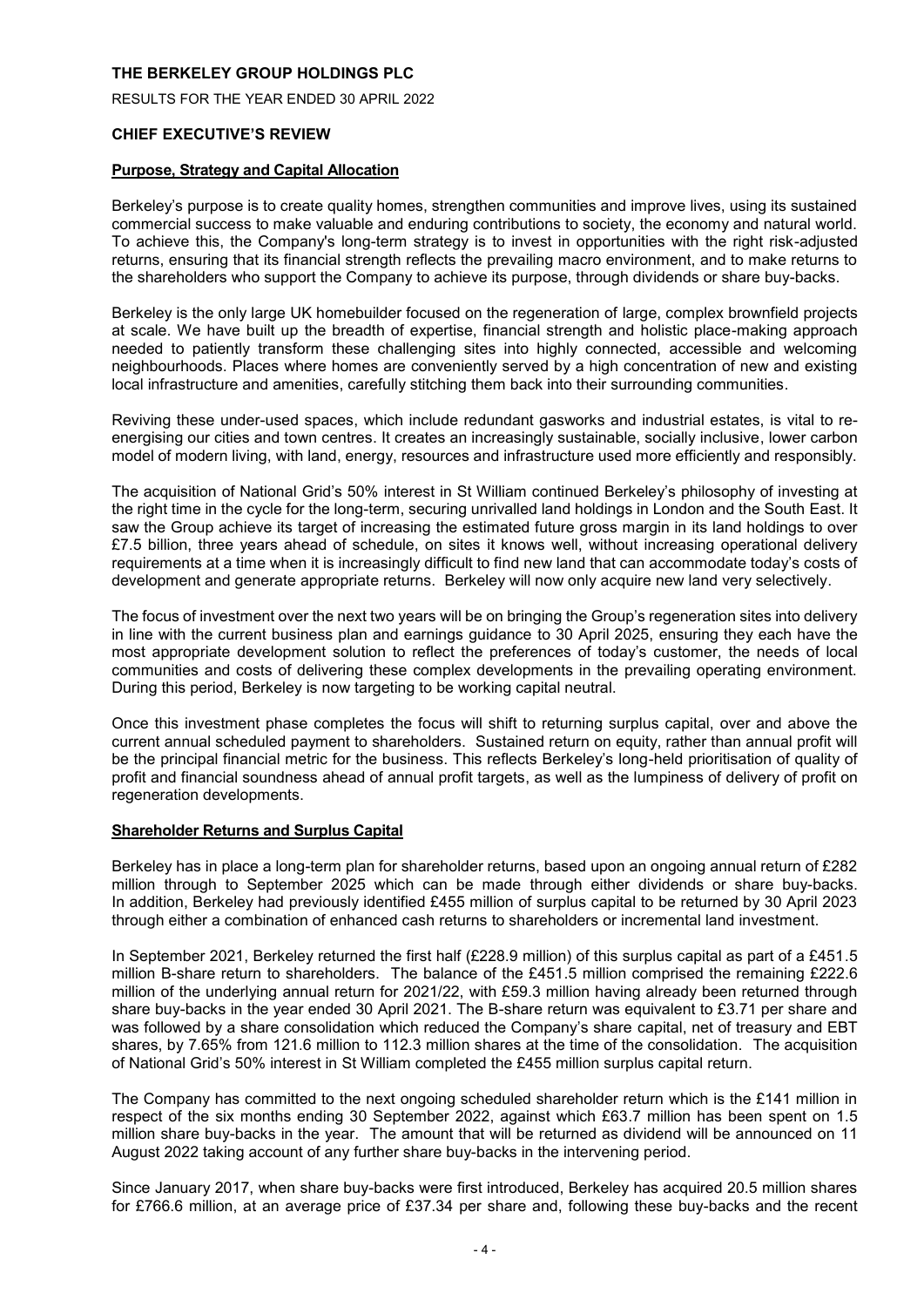# RESULTS FOR THE YEAR ENDED 30 APRIL 2022

share consolidation, the ongoing annual return of £282 million currently equates to £2.54 per share; a 27% increase on the initial £2.00 per share initiated in 2016.

# **Summary of Performance**

.

Berkeley has delivered pre-tax profits of £551.5 million for the year. This is from the sale of 3,760 homes (2021: 2,825) at an average selling price of £603,000 (2021: £770,000), reflecting the mix of properties sold in the year:

| Year ended 30 April              | 2022    | 2021    |          | Change   |
|----------------------------------|---------|---------|----------|----------|
|                                  | £'m     | £'m     | £'m      | %        |
| Revenue                          | 2,348.0 | 2,202.2 | $+145.8$ | $+6.6%$  |
| Gross profit                     | 664.8   | 635.3   | $+29.5$  | $+4.6%$  |
| Operating expenses               | (156.9) | (133.0) | $-23.9$  | $+18.0%$ |
| Operating profit                 | 507.9   | 502.3   | $+5.6$   | $+1.1%$  |
| Net finance costs                | (12.5)  | (6.6)   | $-5.9$   |          |
| Share of joint ventures          | 56.1    | 22.4    | $+33.7$  |          |
| Profit before tax                | 551.5   | 518.1   | $+33.4$  | $+6.4%$  |
|                                  |         |         |          |          |
| Pre-tax return on equity         | 17.5%   | 16.5%   | $+1.0%$  |          |
| Earnings per share - basic       | 417.8p  | 339.4p  | $+78.4p$ | $+23.1%$ |
| <b>Shareholder Returns</b>       |         |         |          |          |
| Dividends paid                   |         | 145.5   | $-145.5$ |          |
| Capital return                   | 451.5   |         | $+451.5$ |          |
| Share buy-backs                  | 63.7    | 188.6   | $-124.9$ |          |
| Shareholder return in the period | 515.2   | 334.1   | $+181.1$ |          |

At the time of our interim results in December 2021 we raised our earnings guidance by 5% for the current year to approximately £545 million and then 5% per annum thereafter for the next three years which placed Berkeley on a path to delivering approximately £625 million pre-tax profit for the year ending 30 April 2025.

The acquisition of St William further underpinned earnings for the next three years and Berkeley therefore accelerated its earnings guidance for the financial years ending 30 April 2024 and 2025 by a year in each case. Accordingly, Berkeley anticipates delivering pre-tax earnings of approximately £600 million for the year ending 30 April 2023 and £625 million for the two years thereafter.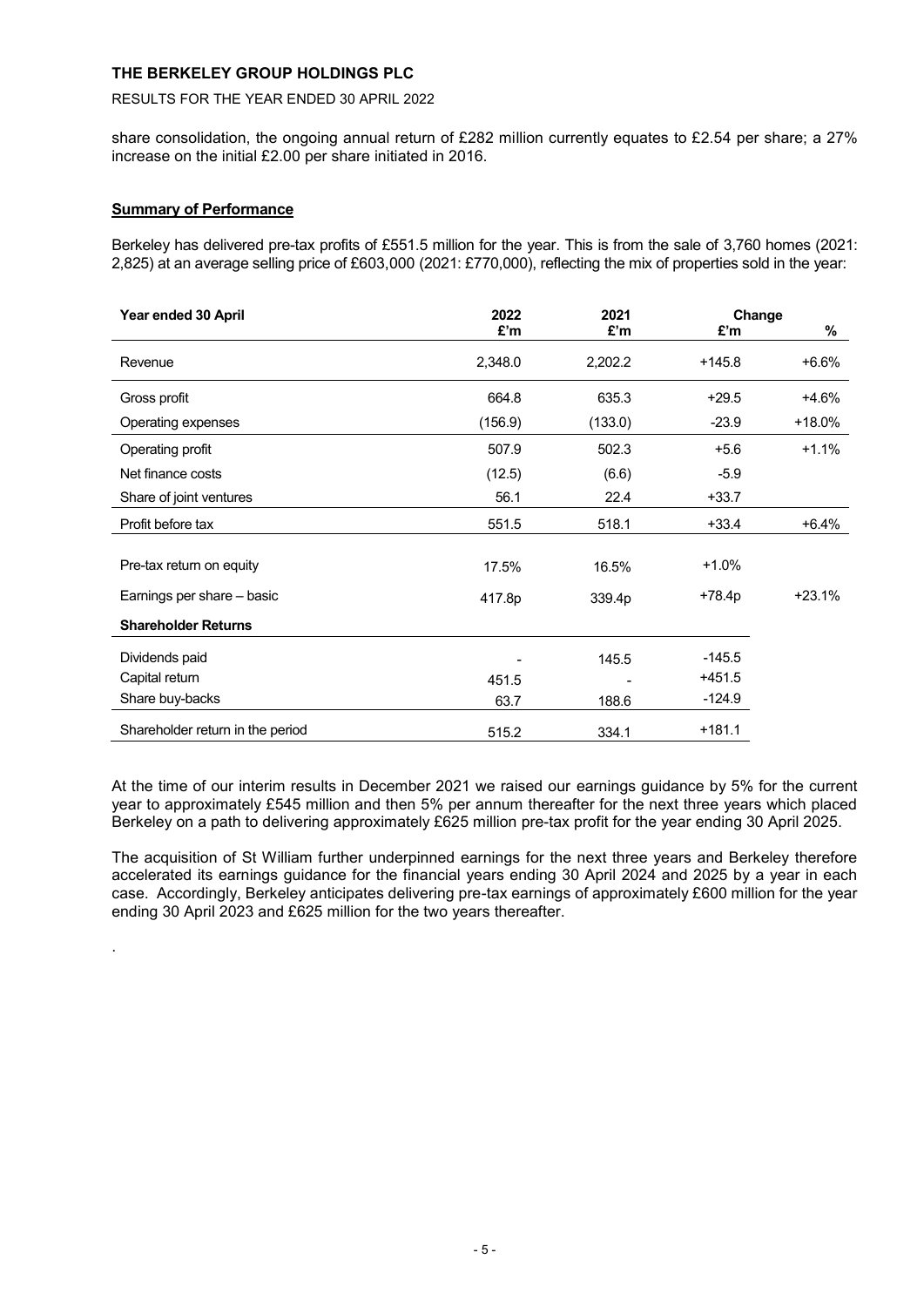RESULTS FOR THE YEAR ENDED 30 APRIL 2022

# **Housing Market and Operating Environment**

# *Sales*

For Berkeley, the value of underlying sales reservations over the year has been 25% ahead of last year and slightly ahead of the two years preceding the pandemic. As anticipated, London's status as a global city has not diminished and people are returning to urban living and businesses to office working. Demand is robust across domestic and international customers, with the opening of the Elizabeth Line reinforcing confidence and directly benefiting a number of Berkeley sites across London and the Thames Valley.

Pricing has been firm and Berkeley has sold above its business plan level throughout the year, absorbing input cost increases. The rate of cancellations remains stable and within the normal range, whilst sales continue to be split broadly evenly between owner-occupier and investors.

Our cash due on forward sales is £2.17 billion at 30 April 2022, a 27% increase on the £1.71 billion held a year ago. The majority of the increase relates to the acquisition of St William with phases in production at Prince of Wales Drive, Kings Road Park, Clarendon and Poplar Riverside, alongside a small underlying increase in line with sales trends.

These forward sales provide a strong underpin to delivery over the next three years and represent cash due on exchanged sales contracts which will be collected over the next three financial years and excludes secured sales in St Edward and forward sales to housing associations.

# *London and South East housing market fundamentals*

The UK housing market has navigated well through the recent domestic and global challenges, with sales and construction activity around pre-pandemic levels. The economic and operating environment remains volatile with inflation, labour and materials shortages, interest rates and regulatory costs of development all having the potential to impact supply and demand.

Against this economic backdrop, the fundamentals of Berkeley's core markets in London and the South East remain strong, most notably with the ongoing undersupply of housing. Based upon the Government's assessment of housing need:

- London's housing need is 94,000 per year. Over the last three years, an average of 39,000 homes were delivered per year, an annual shortfall of 55,000 homes (58%).
- The South East's housing need is 50,000 per year. Over the last three years an average of 41,000 homes were delivered per year, an annual shortfall of 9,000 homes (24%).

The current London Plan has a housing delivery target of 52,000, based on London's capacity to deliver homes. Even if this target were reached, this would still represent a shortfall of 42,000 homes (45%) relative to London's assessed housing need every year. This supply constraint in London looks set to continue with recent starts having remained below 17,000 per year for the last three calendar years (*DLUHC Live Table 253a*).

Interest rates are rising but remain at historically low levels and mortgage availability is strong with a competitive lender market and Government policy remaining supportive of mortgage lending. Affordability levels remain within historical parameters for those with the requisite deposit.

# *Land and planning*

Berkeley has added four new sites to its land holdings during the year. In London, these include a shopping centre in Peckham acquired unconditionally where we are targeting the delivery of over 900 new homes and a new supermarket, and the Ram Brewery site in Wandsworth. Outside London, St Edward has conditionally contracted a site in Guildford in Surrey for around 450 homes, whilst the strategic site in Milton Keynes was acquired and transferred from the pipeline.

As part of the St William transaction, Berkeley unconditionally contracted three new long-term sites from National Grid which together comprise approximately 5,000 homes that have been added to the pipeline. This includes an 84 acre former gas works site in Beckton which is allocated for residential-led mixed use in the Newham Local Plan.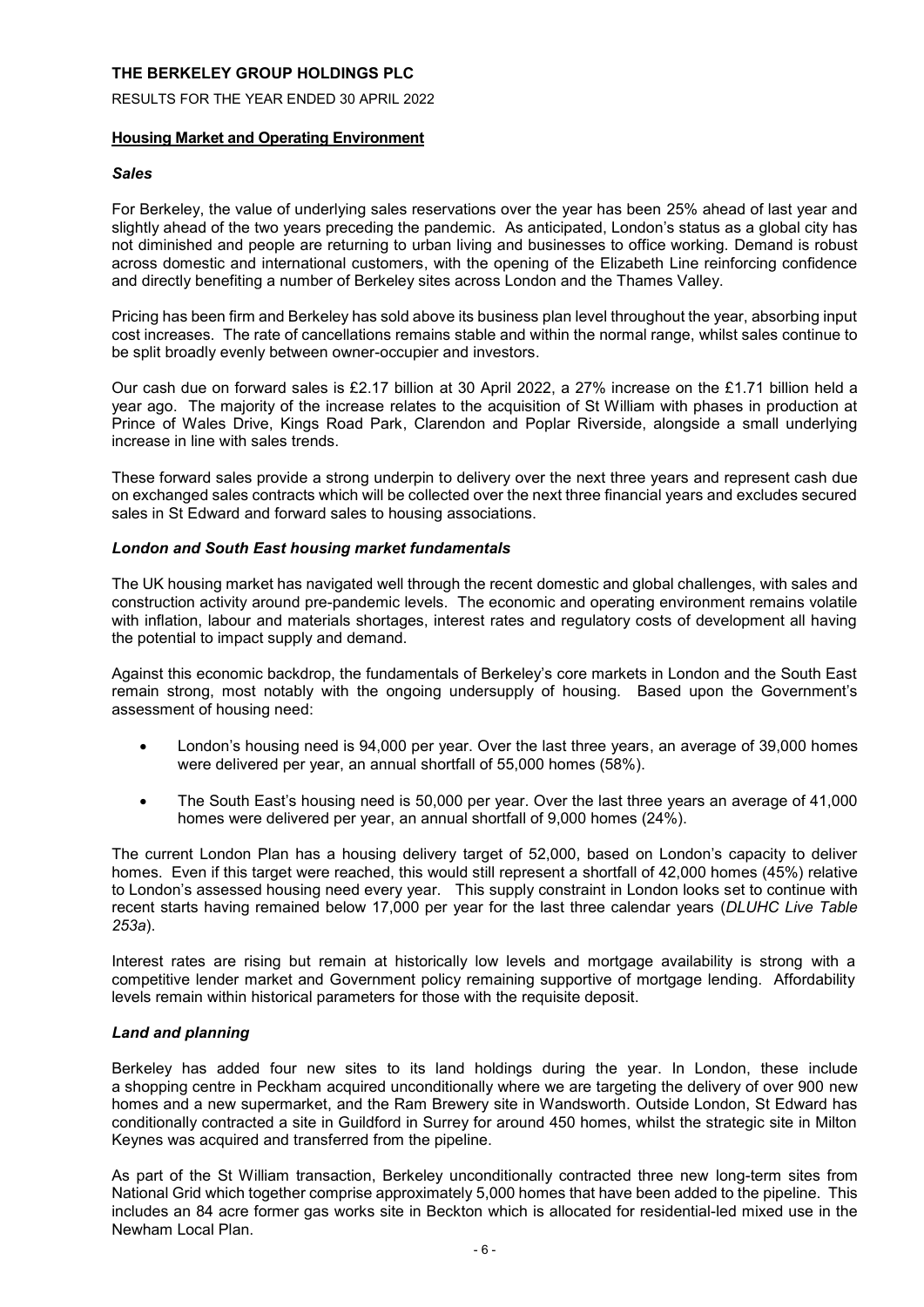### RESULTS FOR THE YEAR ENDED 30 APRIL 2022

On the planning front, Berkeley secured four new major consents during the year. Three were on St William sites in London: in Leyton (570 homes); Bow Common (1,000 homes) and Bethnal Green (550 homes); whilst the other was the Milton Keynes site. In addition, Berkeley obtained two new consents outside London, at Reading (200 homes) and a site in Frimley Green in Surrey (160 homes). We have obtained over 50 revisions to existing consents as we continue to evolve our sites.

Berkeley has two developments in London which are currently subject to call-in and is at appeal at two sites outside London.

In May 2022, the Levelling Up and Regeneration Bill was placed before Parliament, following which more clarity is now available on the Government's intentions. A number of consultations have been announced and we will be responding to these in due course. We hope Government will continue to engage with industry to ensure its laudable aims are not achieved at the cost of limiting housing delivery and its social and economic benefits.

We are encouraged by the Government's decision that larger brownfield projects will be able to deliver the proposed consolidated infrastructure levy in kind through local section 106 agreements rather than post completion financial contributions as these would not be appropriate for large brownfield sites, which inherently provide such significant investment in local infrastructure. We will continue to make the case that the benefits of local negotiation should be retained to maximise the potential of each site and empower local stakeholders and councils when planning for their area.

Similarly, we have consistently argued that design codes make sense for new additions to existing neighbourhoods. However, where a new neighbourhood is being designed from scratch we will continue to make the case that the appropriate way to maximise the social value of these neighbourhoods is to engage in a bespoke, design led, approach, rather than follow a pre-determined set of regulations.

We have moved seven sites, with the capacity to deliver over 5,000 homes into production during the year; two in London and five outside.

# *Construction*

During the financial year we have seen build cost inflation accelerate due to the confluence of a number of macro challenges. This has impacted material inflation more than labour costs, however, supply conditions do now appear to be stabilising, supported by the recent decline in material price volatility.

The supply chain has proved adept at managing supply issues and we have adapted to extended delivery periods. We continue to engage with our supply chain to ensure its resilience during this period of uncertainty, cognisant of the financial pressure faced by many contractors but balanced by the opportunity for long-term relationships with Berkeley and visibility on future workload. Labour, in terms of both supply and cost is steady, and we do not anticipate significant rises from this juncture.

Overall, whilst spot inflation for certain materials, such as steel reinforcement, has been particularly acute, on a blended basis across our portfolio we have been able to absorb these cost pressures through sales pricing.

# *Fire Safety*

Berkeley has been very supportive of Government in its determination both to ensure buildings are fire-safe for people to live in them, and mortgageable so they can move home and re-mortgage their properties when they wish. Berkeley's focus in this area has been on ensuring its buildings achieve the required EWS 1 form certification for mortgage purposes and it has obtained this on 99% of its relevant freehold buildings.

In the last six months we are delighted that the Consolidated Advice Note, that had created much uncertainty in this process, was withdrawn and replaced by PAS9980, a proportionate risk-based approach that has the support of the wider industry. Berkeley is carrying out PAS9980 assessments on all relevant buildings and will undertake any works necessary to address life-critical fire safety issues.

Government's approach changed in the year, requiring developers to go back 30 years and also to assume responsibility for remediating buildings accepted by Government into the Building Safety Fund and to meet historic funding commitments Government has made on certain of these buildings. Berkeley has signed the associated Developer Pledge with assurances from Government that an appropriate arbitration process will be put in place and that all assessments should be under the PAS9980 methodology. It is Berkeley's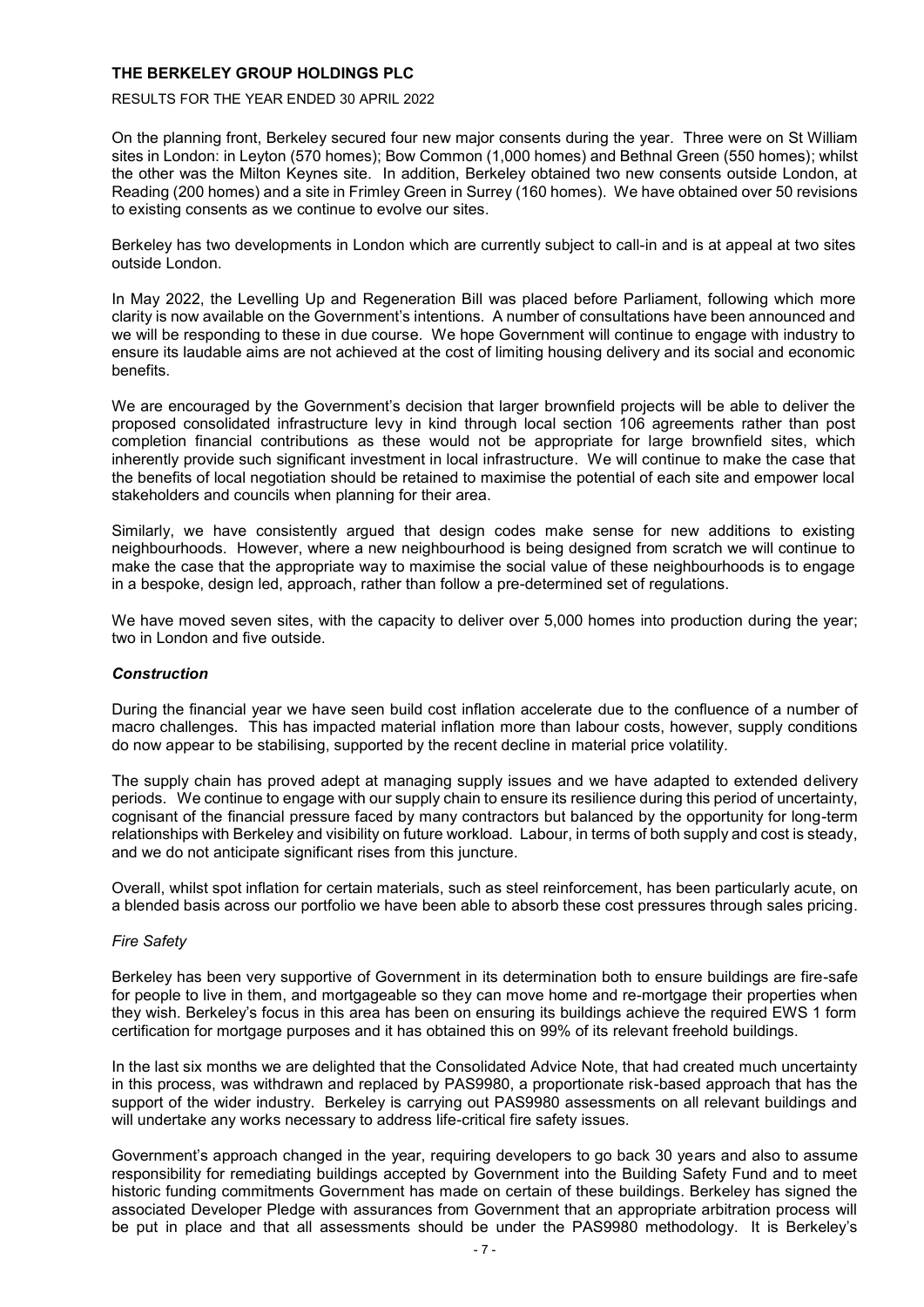### RESULTS FOR THE YEAR ENDED 30 APRIL 2022

preference to take full responsibility for all its buildings and complete any required works ourselves as determined by a PAS9980 assessment as this will speed up the overall process of remediation. There are a number of buildings that Berkeley has asked to take over where historic funding commitments have been made for works that are not life-critical fire safety issues and we are working through these as part of the Developer Pledge.

Government has undertaken to ensure that all developers and house-builders are treated equally and that all parties involved in the development process are held to account and pay their fair share. Berkeley believes this is fair and equitable and is fully supportive of this approach. With the Developer Pledge and 4% Residential Property Developer Tax ('RPDT') Berkeley believes that the UK house-builders have played a very full part in resolving this issue and further levies on the industry would be unfair and constrain delivery and innovation. Looking forward, Berkeley is ensuring its procedures are compliant with new legislation and is supportive of the Building Safety Act which, together with the actions taken to date, should restore trust and confidence to the housing market, enabling it to operate efficiently, effectively and be fair for all.

# *Berkeley Modular*

Berkeley Modular has now produced its first modules which will be delivered to Kidbrooke Village. Our approach is precision manufactured, highly automated, digitally integrated and safe, combining machine, robotic and skilled manual processes within a controlled factory environment.

This year a number of external validation processes have been completed on the factory and its product to ensure high standards of product quality, safety and environmental performance are met. The role of our supply chain is key in helping us to innovate and we have welcomed input from our supply chain partners.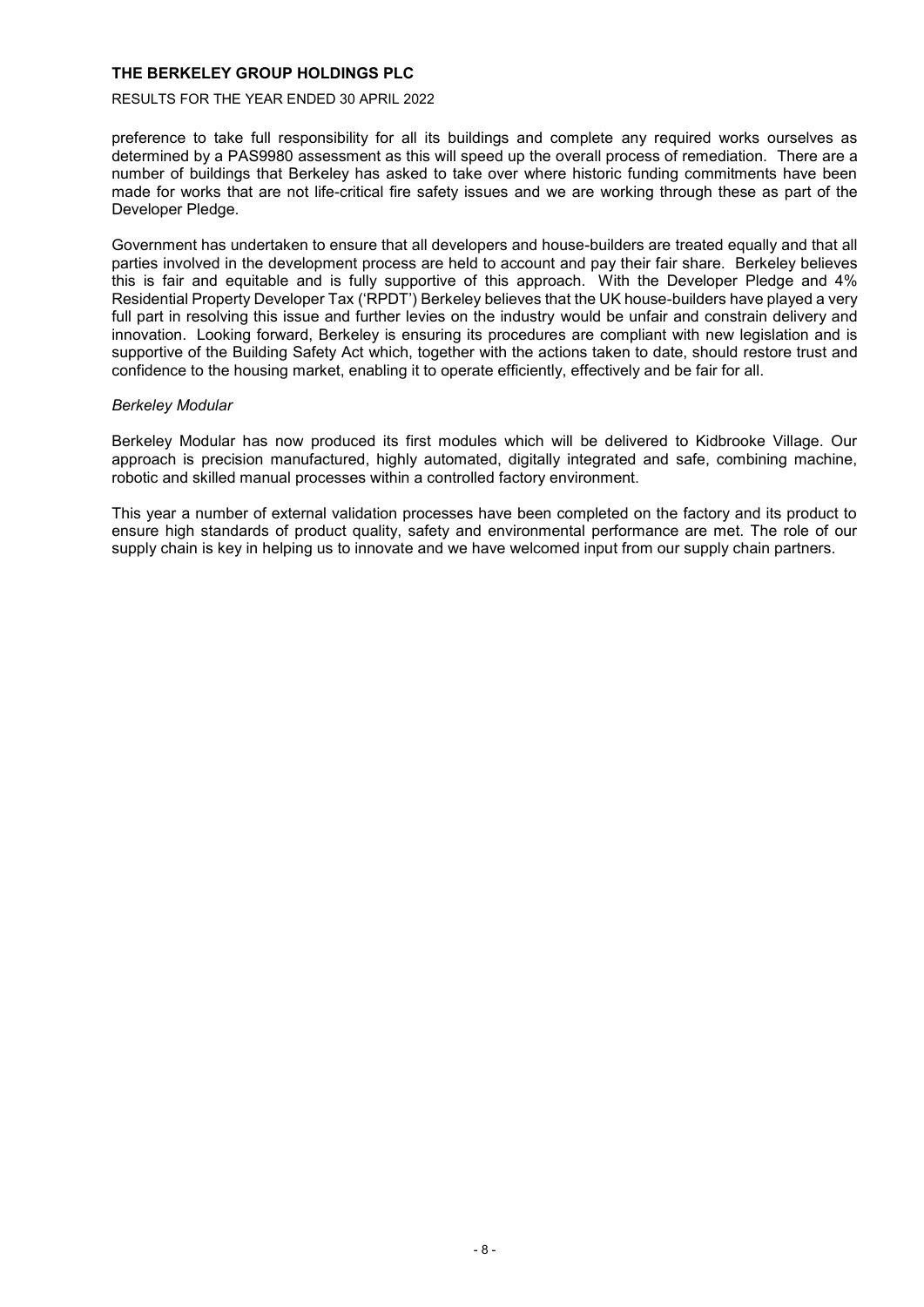RESULTS FOR THE YEAR ENDED 30 APRIL 2022

# **Our Vision 2030: Transforming Tomorrow**

Our Vision 2030 is Berkeley's ambitious long-term strategy which sets ten strategic priorities for the business over the current decade. This framework is designed to drive our performance, spur innovation and reinforce Berkeley's position as the country's most sustainable developer through maximising our positive impacts on society, the economy and the natural world.

Key indicators of our strategy's ongoing recognition include a:

- Sector-leading A- Leadership rating for Climate Action and Transparency from CDP;
- Prime status from the ISS ESG Corporate Rating which is reserved for "industry leaders who fulfil demanding performance expectations";
- AAA MSCI rating held for more than five years; and
- Continual FTSE4Good Index listing since 2003.

In May 2022 we were delighted to win the Transformation Award from the Better Society Network for the positive impact we are already delivering through Our Vision 2030 and the level of our future ambition.

# *Driving ambitious carbon action*

Tackling climate change has been a priority for Berkeley since 2007 and we are proud to be a 1.5 degree aligned business working towards validated Science-Based Targets ('SBTs') for reducing our emissions, which are:

- Reducing scope 1 and 2 emissions from our sites, offices and sales venues by a further 50% between 2019 and 2030 on an absolute basis (on top of a 73% reduction achieved between 2016 and 2019 through investment in efficient operations and procuring 100% renewable electricity); and
- Reducing scope 3 embodied carbon within our supply chain and the in-use emissions from our homes by 40% between 2019 and 2030 on an intensity basis.

# *Scopes 1 and 2*

This financial year we have seen a 13% reduction in our absolute scope 1 and 2 emissions from last year. This has largely been driven by the increased use of low carbon biodiesel, which now accounts for over 50% of all fuel used in construction activity. Relative to our baseline 2019 year, we have reduced our absolute scope 1 and 2 emissions by more than 40%, well on track to meet our 50% SBT reduction target by 2030.

# *Scope 3*

Our most significant carbon impact occurs across our value chain (Scope 3), from the activities within our supply chain and from the energy used by our customers once our homes are lived in, the latter measured over a 60 year period.

We have been actively working with industry partners and specialist consultants to improve our understanding and the data accuracy of these impacts since we set our SBTs. This year we have focused on understanding the impact of the materials we use – known as upfront embodied carbon – through an in-depth assessment of a representative selection of 15 buildings. For each building we calculated the carbon of the specific materials used to construct our homes; covering the extraction, manufacture and transportation of materials.

Our 15 assessments were across a range of building typologies, from houses to mid-rise apartments and tall buildings. The outcome of our assessments is illustrated in the graphic below: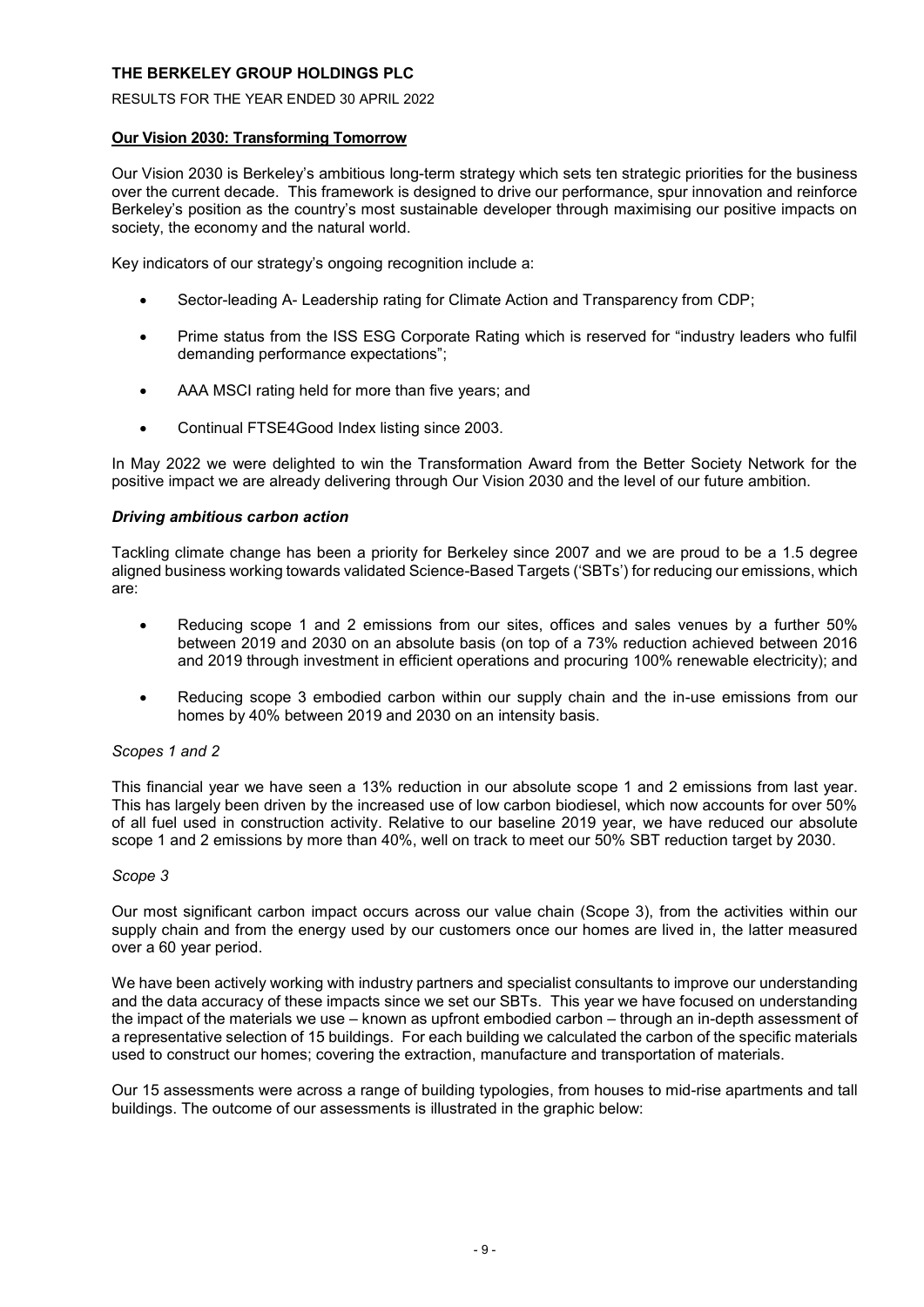RESULTS FOR THE YEAR ENDED 30 APRIL 2022



Each of the 15 buildings assessed outperformed the business as usual industry benchmark of 850kgCO $_2$ /m<sup>2</sup> set by LETI (originally London Energy Transformation Initiative) and UK Green Building Council, indicating that our teams are already considering and reducing embodied carbon beyond the norm, with some developments outperforming the LETI benchmark for 2020 of 500 kgCO2/m<sup>2</sup>.

Our embodied carbon studies provide valuable insights into the most carbon intensive elements of our buildings and provide clear recommendations on how to target and reduce these areas in partnership with our supply chain. We are now in the process of setting internal targets for the business for each of the three different building typologies. This will entail our teams calculating the embodied carbon at the design stage of each building and working with design consultants and the supply chain to drive down our carbon impacts..

The carbon emissions from our homes over 60 years of use is the other material impact within our value chain. 89% of completed homes in 2021/22 had an EPC of B or above. Berkeley is well-placed to meet the requirements of the Government's update to Part L (conservation of fuel and power) and Part F (ventilation) of the Building Regulations and the introduction of Part O (overheating) and S (electric vehicle charging infrastructure). These changes, which became effective in June 2022, include tighter fabric, energy, carbon, ventilation and overheating requirements.

# *Task Force on Climate-related Financial Disclosures ('TCFD')*

We have supported the recommendations of the TCFD since 2018, and this year have completed detailed Climate Scenario Analysis which has helped us to further understand and enhance our disclosure around the risks and opportunities that climate change present to our portfolio and business activities, but also demonstrates how Berkeley designs its places and buildings to mitigate long-term climate change risks.

# *Leading nature's recovery*

We are proud to have pioneered nature recovery within our industry and played a proactive role in reversing biodiversity loss within the communities we serve, which is the other great environmental challenge of our time. We were the first homebuilder to commit to delivering a measurable net biodiversity gain on every new site back in 2017 and have since built up a pipeline of 46 developments, which together will create over 500 acres of new or improved natural habitats, not including the 155-acre country park planned for our Milton Keynes site. These projects will create or measurably enhance approximately 100 acres of nature-rich grassland, 70 acres of woodland and 50 acres of living roofs.

This focus on biodiverse and beautiful natural landscapes has been of great benefit to the health and wellbeing of the communities within and around our sites, as well as to the natural environment. The success of our programme has led the Government to mandate biodiversity net gain of 10% for all developments, which is expected to occur in late 2023. The average net biodiversity gain we expect to deliver across our 46 sites is over 400%.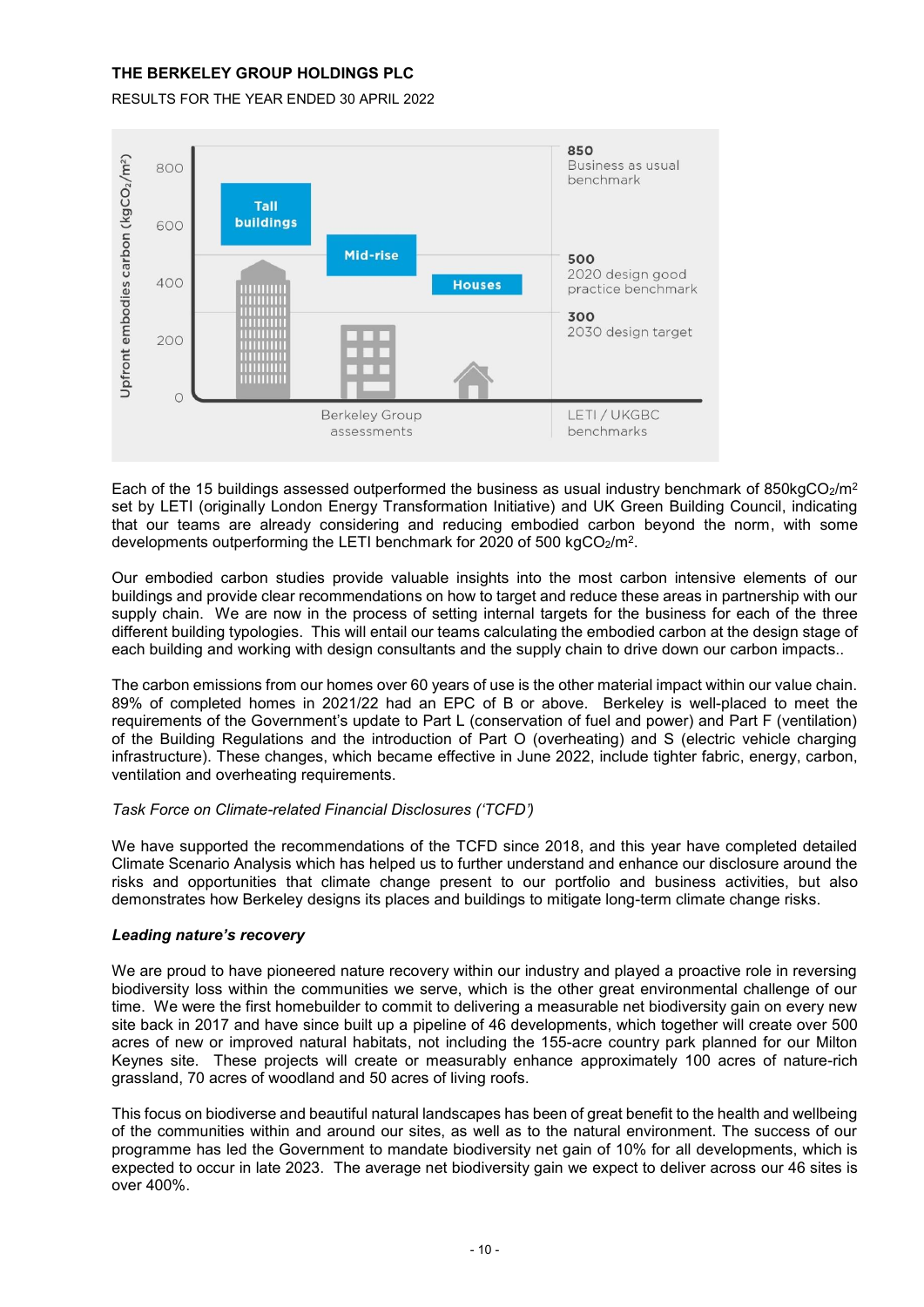# RESULTS FOR THE YEAR ENDED 30 APRIL 2022

We remain committed to supporting nature recovery on a national scale and are proud to have become a founding member of the Blue Recovery Leaders Group, set up in 2021 by the Wildfowl and Wetlands Trust and supported by His Royal Highness The Prince of Wales, to create networks of healthy wetlands across the UK. 37 of our current developments have planned or completed wetland features, which will amount to 52 acres of valuable blue habitats.

We are now evolving our approach to net biodiversity gain to include an even more challenging and valuable combination of measurable environmental benefits. Our approach to 'environmental net gain' will focus on four areas where the pressures on the environment are greatest and where we can have most impact: Climate, Pollution, Ecology and Water. This year, we have partnered with Thames Water to explore how water neutrality can be applied to our sites; with Royal Exchange in Kingston currently undergoing the first large scale trial of its kind, with around 45,000 litres used per day by our customers being offset through the upgrade and retrofit of water fittings in local homes, schools and businesses.

# *Developing skills for the future*

As we modernise production and digitise multiple areas of our business, we are building a workforce with the flexible skillset needed for the future. We have already helped to design and implement new apprenticeship standards to meet the needs of advanced manufacturing and are now mapping the skills and competencies required, both now and for the future, across all disciplines in our business to ensure that we are training and upskilling our workforce to meet evolving needs. This includes an increased focus on digital skills and ensuring competence in advance of emerging changes in regulatory requirements. We run a range of training courses for our employees at our in-house Berkeley Academy, which has been accredited with Approved Training Organisation status by the Construction Industry Training Board during the year.

We are proud to be a member of The 5% Club and this year we have exceeded our pledge with 9% of our workforce consisting of 'earn and learn' roles including apprentices, graduates and sponsored students.

Within the year we developed a bespoke construction site management apprenticeship in partnership with Farnborough College and Ixion Holdings (part of the Shaw Trust Group) that reflects the latest construction management practices. We brought 60 new construction apprentices onto this innovative programme in autumn 2021 and now have over 140 apprentices in the business. In addition, more than 30 new starters joined our graduate programme, bringing the total to 60, and we are proud to be among TheJobCrowd's Top 50 Graduate Employers in the country, which is based on anonymous feedback from graduates.

Increasing the diversity of our workforce is a priority for Berkeley and we are a Platinum Member of Women into Construction, a signatory to the Mayor's Fund for London's Diversity Pledge and a signatory of the BuildForce charter, supporting people transitioning from the military. 29% of managers are female, together with 37% of our overall employees. This year we have seen more than a third of graduate positions filled by female candidates and around one quarter of our construction apprenticeship roles, significantly above the national average for such roles.

# *Championing safer homes and operations*

Our Annual Injury Incidence Rate is 0.72 for the year, compared to an industry average of 2.72 (HSE, October 2021). This is testament to the dedication of our teams in focusing on behavioural safety, and supported by strong leadership with more than 3,400 operating company directors' health and safety visits completed in the year. We continue to target zero harm on every site, as we champion health and safety for every employee and contractor working with us.

We aim to extend our influence beyond our direct operations and since 2018 our strategic partnership with the Royal Society for Prevention of Accidents (RoSPA) has focused on reducing accidents and injuries in new build homes. Following the co-writing of RoSPA's Safer by Design framework, we have now rolled this out across the business and have recently achieved our first Gold standard at Lombard Square in Plumstead.

# *Delivering for our customers*

We put our customers at the heart of every decision we make, which is exemplified by our independently verified Net Promoter Score of 77.2, which significantly outperforms the industry average of 45 (HBF, March 2022). 98% of our customers said they would 'recommend us to a friend' in 2022 and we are proud to have received the Investor in Customers Gold rating for the fifth time, which recognises the importance that Berkeley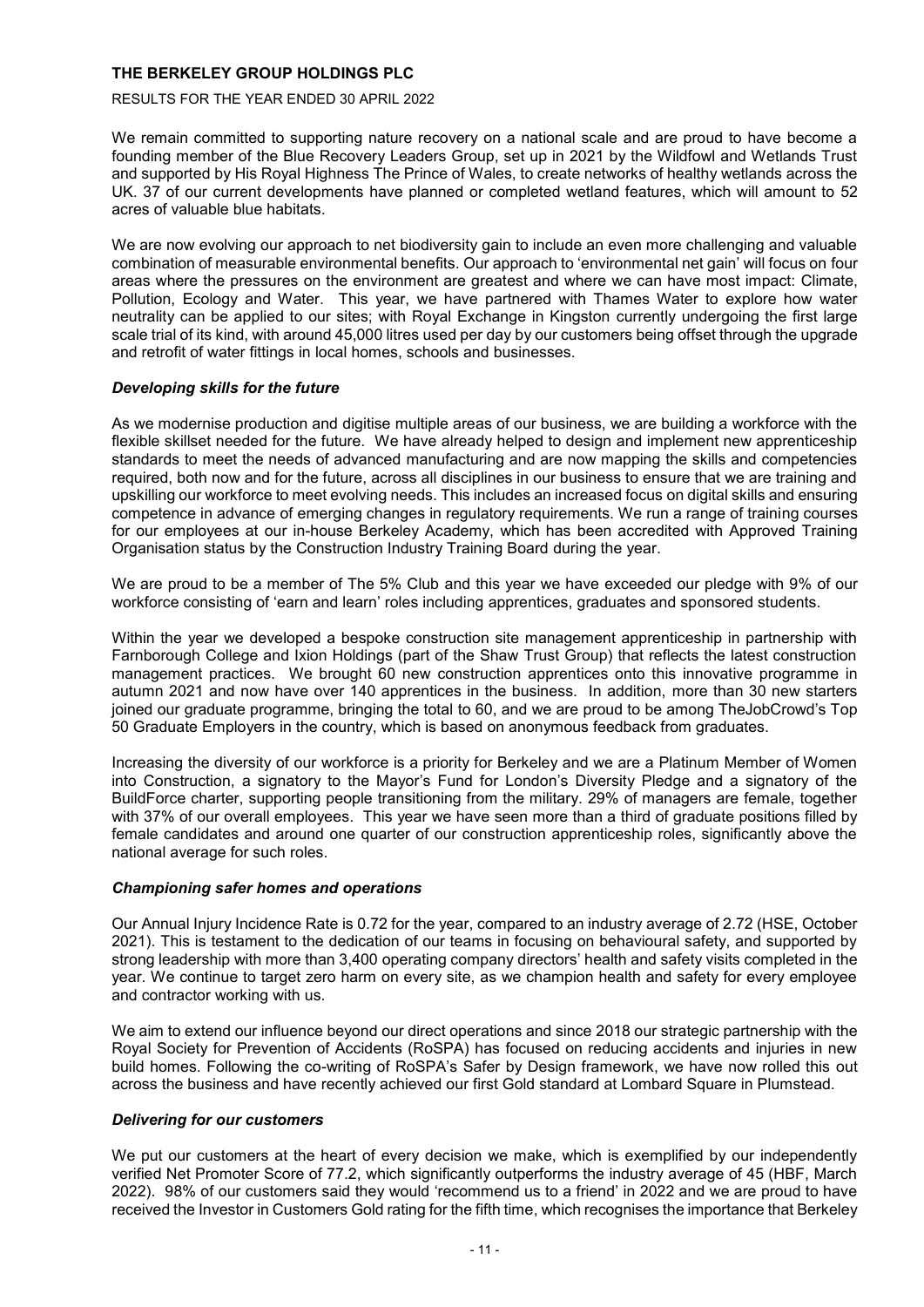RESULTS FOR THE YEAR ENDED 30 APRIL 2022

places on customer experience. Berkeley has also won In-House Research's [Outstanding Achievement](https://www.berkeleygroup.co.uk/news-and-insights/news-and-features/2021/another-year-of-outstanding-customer-satisfaction)  [Award](https://www.berkeleygroup.co.uk/news-and-insights/news-and-features/2021/another-year-of-outstanding-customer-satisfaction) for six consecutive years.

From exceptional service to the quality of our homes, we aim to delight our customers in every last detail. More than 50% of our homes have zero defects, as reported by the customer, compared to only 5% of homes on average across the industry (HBF, March 2022). On average, our customers report less than two defects which reflects our detailed handover checks, underpinned by enhanced Build Quality Assurance arrangements, with robust training and audit programmes in place. We welcome the introduction of a New Homes Ombudsman to provide more reassurance and protection to home buyers.

# **The Berkeley Foundation**

The social and economic impacts of the pandemic have deepened inequalities within the communities we serve and the Berkeley Foundation's unique charity partnerships are playing an increasingly vital role in supporting those in greatest need.

Total charitable contributions increased to £3.3 million over the year as we continued to invest in highly innovative long-term programmes which complement Berkeley's social purpose. Highlights include a further £1 million commitment to the award-winning Money House partnership with MyBnk, which prevents homelessness by teaching young care leavers the skills for independent living.

The Foundation also strengthened its ten year Street Elite partnership with The Change Foundation by extending its support for the programme in Birmingham through to 2024. Street Elite has now supported over 800 young people impacted by crime, violence and inequality to find pathways into employment. In October 2021, the Foundation launched a new £900,000 Resilience Fund, which supports small-to-medium sized charities to develop their organisational resilience in the wake of the pandemic, with the first ten grants having been made in the year.

With the Foundation celebrating its tenth anniversary in 2021, we published a review of the first decade of operation to help share the learning and insights from our unique long-term charitable partnership model (berkeleyfoundation.org.uk).

# **Outlook**

Looking forward, Berkeley is set on continuing to differentiate itself from other house-builders by creating fantastic places, predominantly on brownfield land, that communities can be proud of for decades to come. Berkeley also wants to play a leading role in the UK in respect of its environmental, social and governance responsibilities and has made considerable strides in this regard over the last year, recognising that there are no short-term fixes to the challenges presented by, for example, climate change and social inequality. Berkeley is also passionate about ensuring London is an attractive place to live, work and play. This requires continued investment to create highly skilled jobs, increase productivity and stimulate economic growth.

We are, of course, very mindful of the ongoing volatility in the operating environment from the series of significant global and domestic events, including Brexit, COVID-19 and the conflict in Ukraine. The impact of these is complex and ongoing with supply chain disruption, increased taxation, inflation and concerns over future economic growth all features of the last 12 months. Our industry has also seen regulatory developments in building safety, including the Building Safety Pledge and RPDT, carbon related taxes and the Levelling Up and Regeneration Bill. These factors inevitably risk impacting companies' capacity and appetite for investment and innovation.

Notwithstanding the current volatility and cyclical nature of the housing market, Berkeley is in a great position to deliver on its ambitions and those of our stakeholders and wider society.

**Rob Perrins Chief Executive**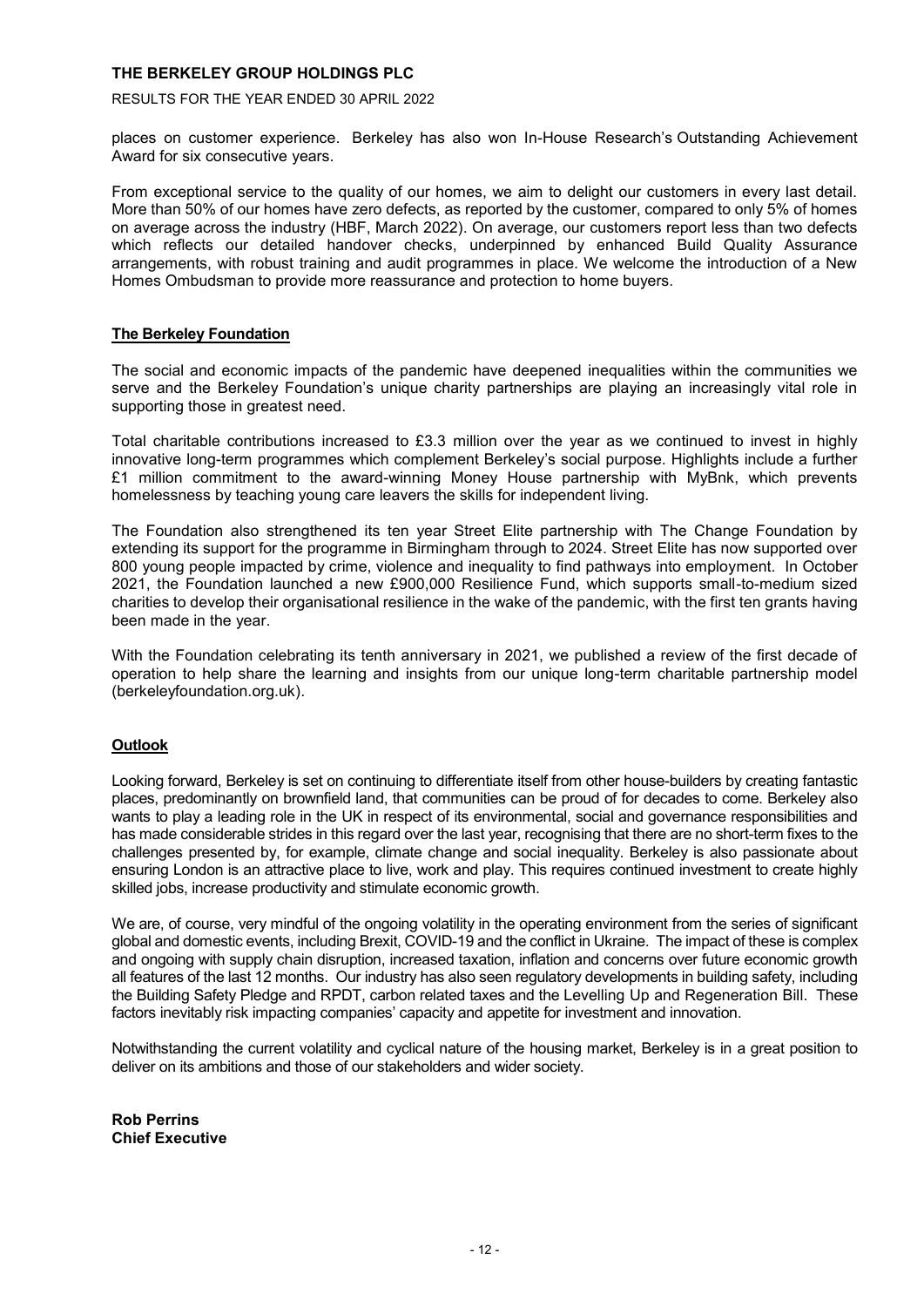RESULTS FOR THE YEAR ENDED 30 APRIL 2022

# **TRADING AND FINANCIAL REVIEW**

# **Trading performance**

Revenue of £2,348.0 million in the year (2021: £2,202.2 million) arose primarily from the sale of new homes in London and the South East. This included £2,302.0 million of residential revenue (2021: £2,200.3 million) and £46.0 million of commercial revenue (2021: £1.9 million).

3,760 new homes (2021: 2,825) were sold across London and the South East at an average selling price of £603,000 (2021: £770,000) reflecting the mix of developments and varying stages thereon.

Revenue of £46.0 million from commercial property includes the sale of retail, office and leisure space primarily at Oval Village, Camden Goods Yard, Silkstream, Grand Union and Beaufort Park in the year.

The gross margin percentage is 28.3% (2021: 28.8%), reflecting the mix of properties sold in the year. Overheads of £156.9 million (2021: £133.0 million) increased by £23.9 million in the year. The prior year benefitted from reduced LTIP charges and operational efficiencies. Consequently, the Group's operating margin has decreased to 21.6% from 22.8% last year.

Berkeley's share of the results of joint ventures is a profit of £56.1 million (2021: £22.4 million). St Edward's profits arose predominantly from completions at Royal Warwick Square as well as the first legal completions at Millbank, whilst St William's profits, prior to 15 March 2022, arose primarily from completions at Prince Of Wales Drive in Battersea and Clarendon in Hornsey.

The Group has remained cash positive on a net basis throughout the year. Net finance costs were £12.5 million for the year (2021: £6.6 million net finance costs) due to facility fees, interest on borrowings and imputed interest on land creditors, which outweighed interest income on cash deposits.

The taxation charge for the year is £69.1 million (2021: £95.4 million) which yields an effective tax rate of 12.5% (2021: 18.4%). The taxation charge includes a £32.1m credit arising from the re-measurement of the Group's UK deferred tax assets at 29% following the changes to both the corporation tax rate, substantially enacted in May 2021, and the introduction of RPDT at a rate of 4% on 1 April 2022. The low rate this year is therefore driven by the deferred tax accounting rules. For the avoidance of doubt, the cash tax paid on profits earned in the year was at the statutory rate of 19.3%.

Pre-tax return on equity for the year is 17.5%, compared to 16.5% for the comparative year. Basic earnings per share has increased by 23.1% from 339.4 pence to 417.8 pence, which takes into account the share consolidation undertaken in the year and the share buy-backs of 1.5 million shares at a cost of £63.7 million under the Shareholder Returns Programme, as well as the effective tax rate of 12.5%.

# **Financial Position**

# *St William*

On 15 March 2022, Berkeley acquired the outstanding 50% partnership interest in its joint venture St William Homes LLP ('St William') from National Grid plc for cash consideration of £412.5 million, following which St William became a wholly owned subsidiary of the Group. Concurrently, the St William bank facility was refinanced from Berkeley's existing cash reserves.

The transaction has been accounted for as an asset acquisition, rather than a business combination. Consequently, the cash consideration paid in excess of National Grid's 50% share of the net assets of St William reflects additional land cost within inventory in the Group's balance sheet of £238 million.

The acquisition has significantly enhanced the Group's inventory holdings, represented by the cash consideration and an increase to land creditors, as explained immediately below. The increase to the Group's land holdings and pipeline land is considered separately in the relevant section below.

All of the sites previously contracted on a conditional basis from National Grid, and which were therefore not on the St William balance sheet at 15 March 2022, became unconditional with the land transfer completions occurring in April through June 2022 bar one which completes in 2024. Although the sites are completing and transferring to St William over this timeframe, which is when the cost is recognised on the balance sheet,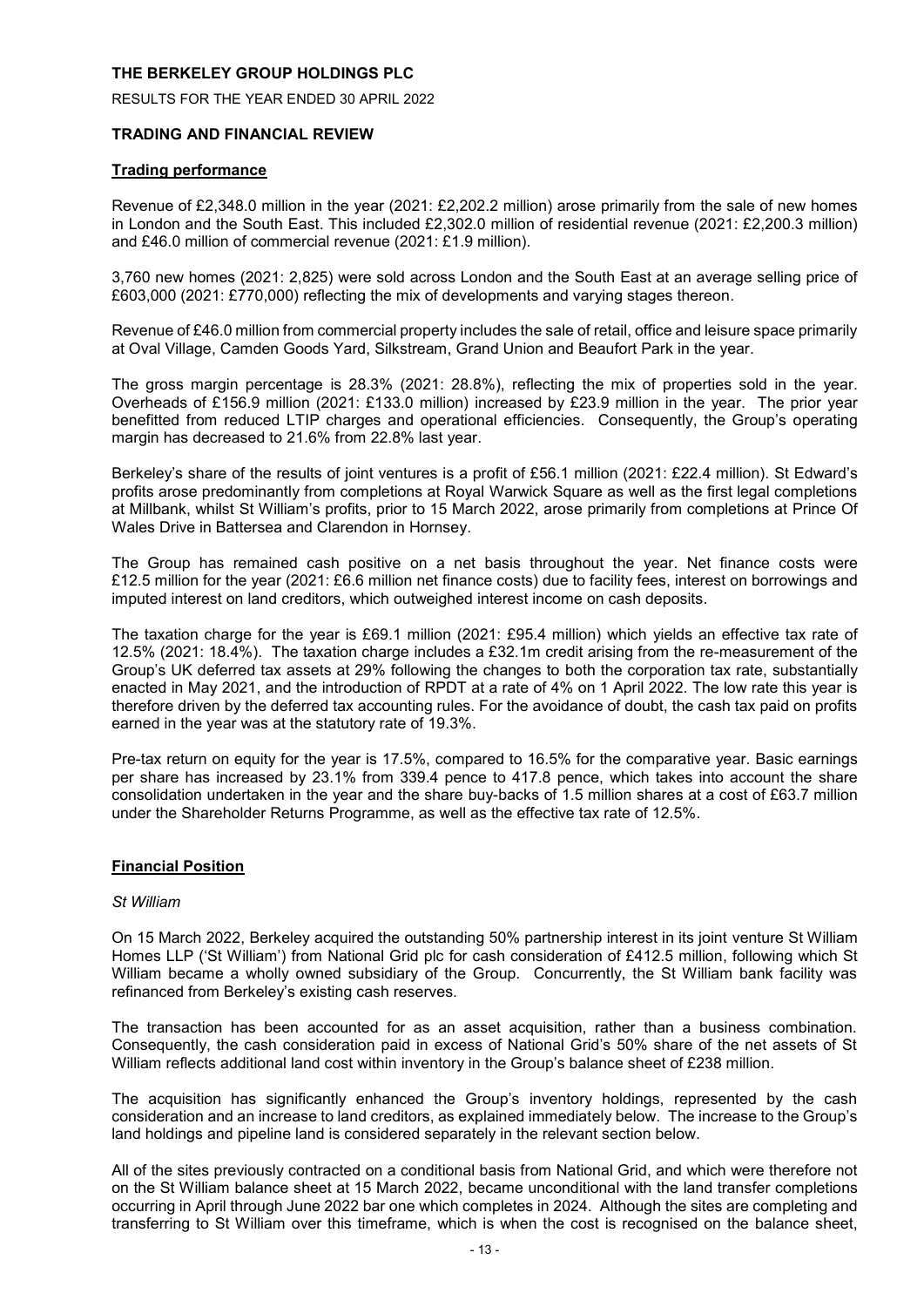# RESULTS FOR THE YEAR ENDED 30 APRIL 2022

payments are deferred and included in land creditors. The Group also acquired three new sites as part of the transaction which complete in April through June 2022.

# *Summarised balance sheet*

Reflecting the B-share capital return in September 2021, the Group's net assets reduced by £39 million during the year to £3,136 million at 30 April 2022:

| Summarised balance sheet as at         | 30-Apr-22 | 30-Apr-21 | Variance £'m |            |            |  |  |
|----------------------------------------|-----------|-----------|--------------|------------|------------|--|--|
|                                        | £'m       | £'m       | Total        | St William | Underlying |  |  |
| Non-current assets                     | 375       | 388       | $-14$        | $-174$     | $+160$     |  |  |
| Inventory - land not under development | 738       | 331       | $+407$       | $+33$      | $+374$     |  |  |
| Inventory - WIP and completed stock    | 4,396     | 3,321     | +1,075       | $+1,113$   | -38        |  |  |
| Inventory - total                      | 5.134     | 3.653     | $+1,482$     | $+1,146$   | $+336$     |  |  |
| <b>Debtors</b>                         | 150       | 83        | $+67$        | $+10$      | +57        |  |  |
| Customer deposits                      | (931)     | (791)     | $-141$       | $-133$     | -8         |  |  |
| Land creditors                         | (801)     | (388)     | $-413$       | $-205$     | $-208$     |  |  |
| <b>Provisions</b>                      | (161)     | (128)     | -33          | -8         | $-25$      |  |  |
| Trade creditors                        | (899)     | (770)     | -129         | $-95$      | -33        |  |  |
| Capital employed                       | 2,867     | 2,047     | $+820$       | $+541$     | $+279$     |  |  |
| Net cash                               | 269       | 1,128     | -859         | $-541$     | $-318$     |  |  |
| <b>Net assets</b>                      | 3,136     | 3,175     | -39          |            | -39        |  |  |
|                                        |           |           |              |            |            |  |  |
| Shares, net of Treasury and EBT        | 111.3m    | 121.6m    | $-10.3m$     |            |            |  |  |
| Net asset value per share              | 2,818p    | 2,612p    | $+206p$      |            |            |  |  |

The impact of the St William acquisition on the Group's balance sheet at 15 March 2022 is summarised in the table above, with comments thereon below.

# *Inventory*

Inventory totals £5,134 million at 30 April 2022, an increase of £1,482 million during the year, of which £1,146 million relates to the acquisition of St William, including the additional land cost paid of £238 million. Inventories include £738 million of land not under development (30 April 2021: £331 million) and £4,396 million of work in progress and completed stock (30 April 2021: £3,321 million).

The increase in land not under development reflects both sites acquired from National Grid before 30 April 2022, including Bethnal Green, Leyton, New Barnet and Beckton, and other sites during the year such as Milton Keynes, of which a significant component is on deferred terms, Peckham and Wandsworth in London. This increase more than outweighed the impact of the sites moved into production during the year.

# *Creditors*

Customer deposits total £931 million at 30 April 2022 (2021: £791 million), with the majority of the increase from the St William acquisition.

Land creditors total £801 million at 30 April 2022 (2021: £388 million), with the increase reflecting the St William sites owned at acquisition and those which were completed thereafter as identified above, along with other site changes including Milton Keynes. Of the total £801 million land creditor balance, £81 million is short-term and £720 million is spread broadly evenly over the next 10 years.

Provisions of £161 million (30 April 2021: £128 million) include post-completion development obligations and other provisions.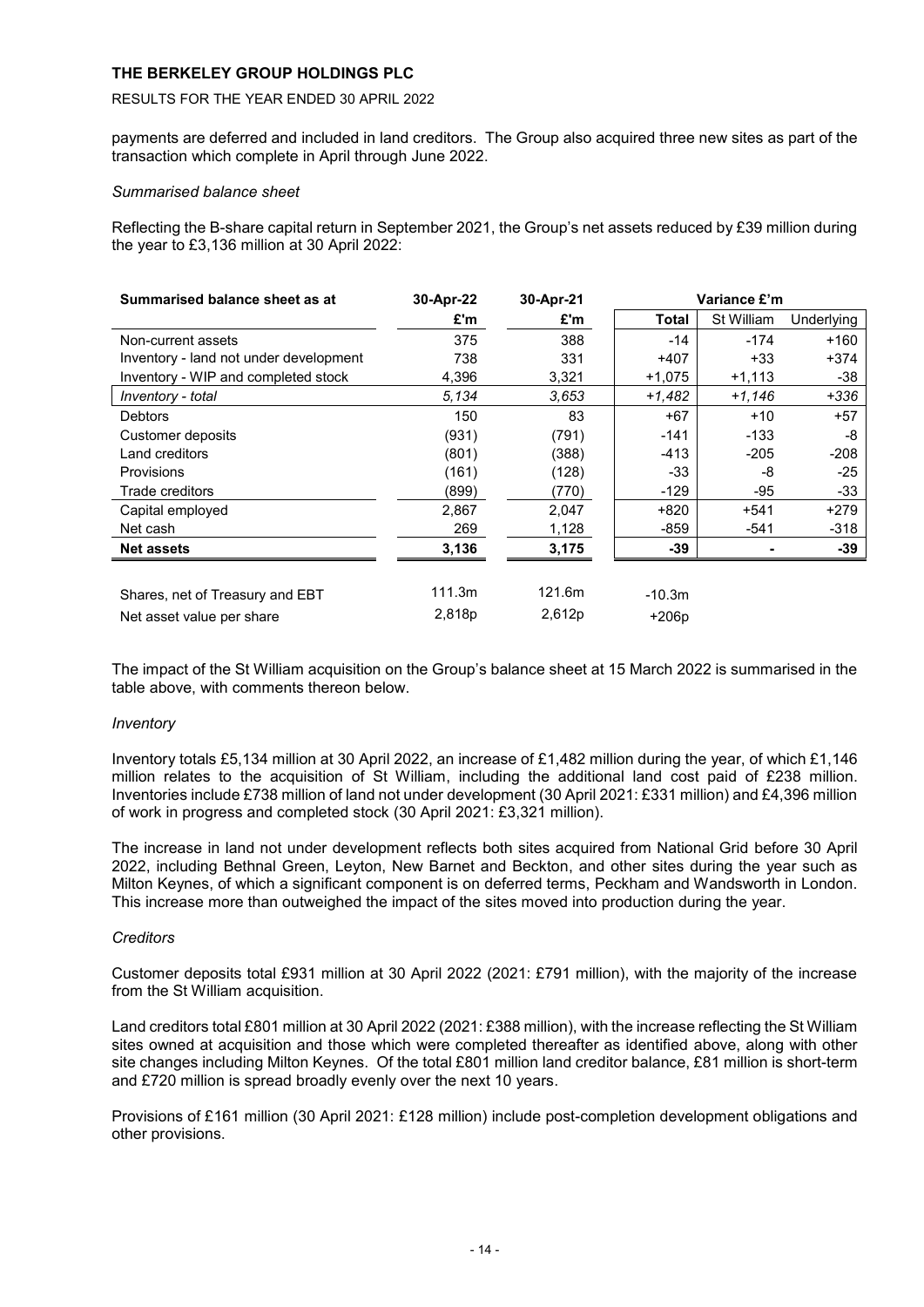# RESULTS FOR THE YEAR ENDED 30 APRIL 2022

# *Net cash*

The Group ended the year with net cash of £269 million (30 April 2021: £1,128 million), a decrease of £859 million during the year (2021: net decrease of £11 million):

| Abridged Cash Flow for year ended | 30-Apr-22<br>£'m | 30-Apr-21<br>£'m |
|-----------------------------------|------------------|------------------|
| Profit before taxation            | 551.5            | 518.1            |
| Taxation paid                     | (142.6)          | (90.1)           |
| Net increase in working capital   | (132.6)          | (77.2)           |
| Net investment in joint ventures  | (82.8)           | (19.9)           |
| Other movements                   | 3.0              | (7.5)            |
| Shareholder returns               | (515.2)          | (334.1)          |
| Acquisition of St William         | (540.6)          |                  |
| Decrease in net cash              | (859.3)          | (10.7)           |
| Opening net cash                  | 1,128.2          | 1,138.9          |
| Closing net cash                  | 268.9            | 1,128.2          |

The net cash of £269 million consists of gross cash holdings of £929 million, net of £660 million of long-term borrowings.

# *Net assets and NAVPS*

Net assets decreased over the year by £39 million to £3,136 million (2021: £3,175 million) primarily due to the profit after tax for the year of £482 million being marginally outweighed by the shareholder returns of £515 million, comprising the September 2021 capital return payment of £451.5 million and £63.7 million of share buy-backs, and other smaller movements.

The shares in issue, net of treasury and EBT shares, closed at 111.3 million compared to 121.6 million at the start of the year. The net reduction of 10.3 million shares comprises three movements:

- The 9.3 million share consolidation in September 2021 alongside the B-share capital return of £3.71 per share;
- The 1.5 million share buy-backs undertaken during the year for £63.7 million (£41.54 per share); and
- The issue of 0.5 million shares under the 2011 LTIP.

Consequently, the net asset value per share is 2,818 pence, up 7.9% from the 2,612 pence at 30 April 2021.

# **Funding**

Berkeley started the financial year with banking facilities totaling £750 million, comprising a drawn £300 million term loan and a £450 million undrawn revolving credit facility (RCF).

In the year, Berkeley issued £400 million of unsecured Green Bonds maturing in ten years in August 2031 at a fixed coupon of 2.5% per annum. The proceeds of the Green Bonds have been allocated to our ongoing development activities in accordance with our Green Bond Framework (available on the website); specifically in connection with the development of green buildings (energy efficient homes) on large, complex brownfield sites.

In support of the issuance, Fitch Ratings Ltd published a Long-term Issuer Default Rating and senior unsecured investment grade rating of BBB- with a Stable Outlook, along with a BBB- rating for the Green Bonds.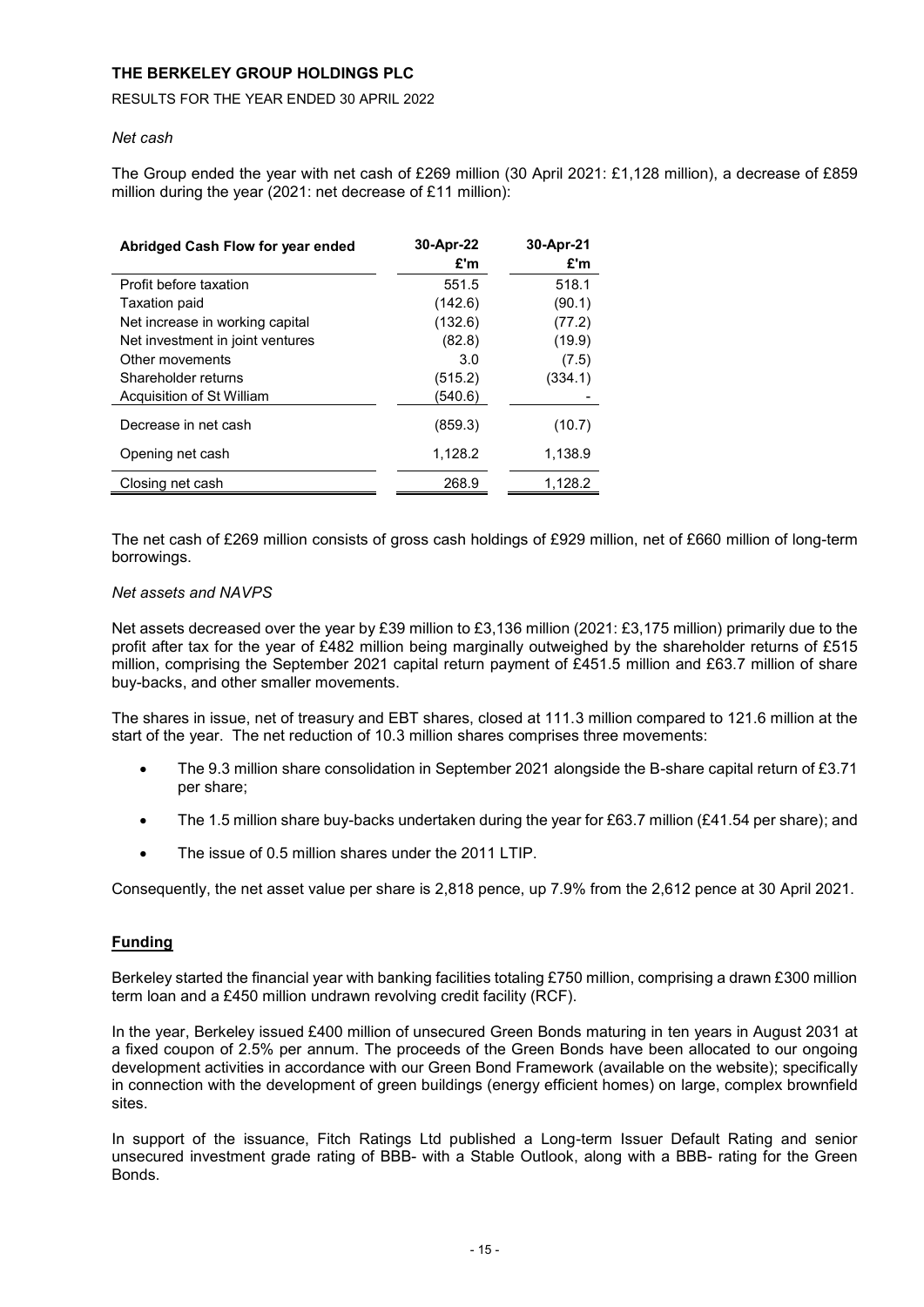RESULTS FOR THE YEAR ENDED 30 APRIL 2022

In February 2022, Berkeley refinanced its bank facilities at £800 million, comprising a £260 million Green Term loan, and a £540 million RCF which is undrawn at year-end. The facility is in place for a period of five years to February 2027, with two one year extension options available.

The Group's cash holdings are placed on deposit with its relationship banks.

# **Joint Ventures**

Investments accounted for using the equity method have decreased by £91.3 million during the year from £281.7 million to £190.4 million at 30 April 2022. Berkeley's share of the net assets of St William at acquisition were £174.1 million which were de-recognised. Offsetting this reduction is Berkeley's share of undistributed joint venture profits of £56.1 million and additional loan contributions to joint ventures of £26.7 million made prior to St William becoming a subsidiary.

In St Edward, 303 homes were completed in the year at an average selling price of £898,000 (2021: 184 at £696,000). The completions occurred at Royal Warwick Square and Millbank in London and Green Park Village in Reading and Highcroft in Wallingford.

In total, 5,317 plots (30 April 2021: 5,139 plots) in Berkeley's land holdings relate to seven St Edward developments, three in London (Westminster, Kensington and Brentford) and four outside the capital (Reading, Fleet, Walingford and Guildford). Five of the sites are in production apart from Guildford, which was acquired conditionally during the year, and Brentford which is contracted on a subject to planning basis and is part of the Group's 32 long-term regeneration developments.

In St William, 569 homes were completed prior to the acquisition on 15 March 2022 at an average selling price of £460,000 (2021: 254 at £677,000). The majority of completions were at Prince Of Wales Drive in Battersea and Clarendon in Hornsey.

# **Land Holdings**

Berkeley's land holdings comprise 66,163 plots at 30 April 2022 (30 April 2021: 63,270 plots), including the St Edward joint venture. Of these land holdings, 62,998 plots (30 April 2021: 52,080) are on 86 sites that are owned and included on the balance sheet of the Group or its joint venture or are unconditionally contracted in respect of St William sites, and 3,165 plots (30 April 2021: 11,190) are on four contracted sites which either do not yet have a planning consent or have another conditional element such as vacant possession.

The plots in the land holdings at 30 April 2022 have an estimated future gross profit of £8.26 billion (30 April 2021: £6.88 billion), which includes the Group's 50% share of the anticipated profit on St Edward's joint venture developments.

Through the acquisition of St William, Berkeley gained 100% control of:

- 19 sites already in its land holdings but at 50% of revenue and profit (12,600 homes);
- Two sites already in its pipeline but at 50% (2,600 homes); and
- Three new long-term sites that have been included in the pipeline (approximately 5,000 homes).

In total, this represents over 20,000 future homes across 24 sites, all of which are either owned or unconditionally contracted at 30 April 2022. The increase in future gross margin associated with these sites, taking into account the additional land cost, is approximately £1.6 billion, broadly 60 per cent of which relates to those sites in the Group's land holdings, at 27% gross margin, and the remainder to its pipeline.

Excluding St William, the estimated gross margin in the land holdings has increased by £1.1 billion, before taking account of the gross margin delivered in the year. Around two thirds of the increase relates to the new sites added to the land holdings and the remainder to the net impact of site-reappraisals and market movements.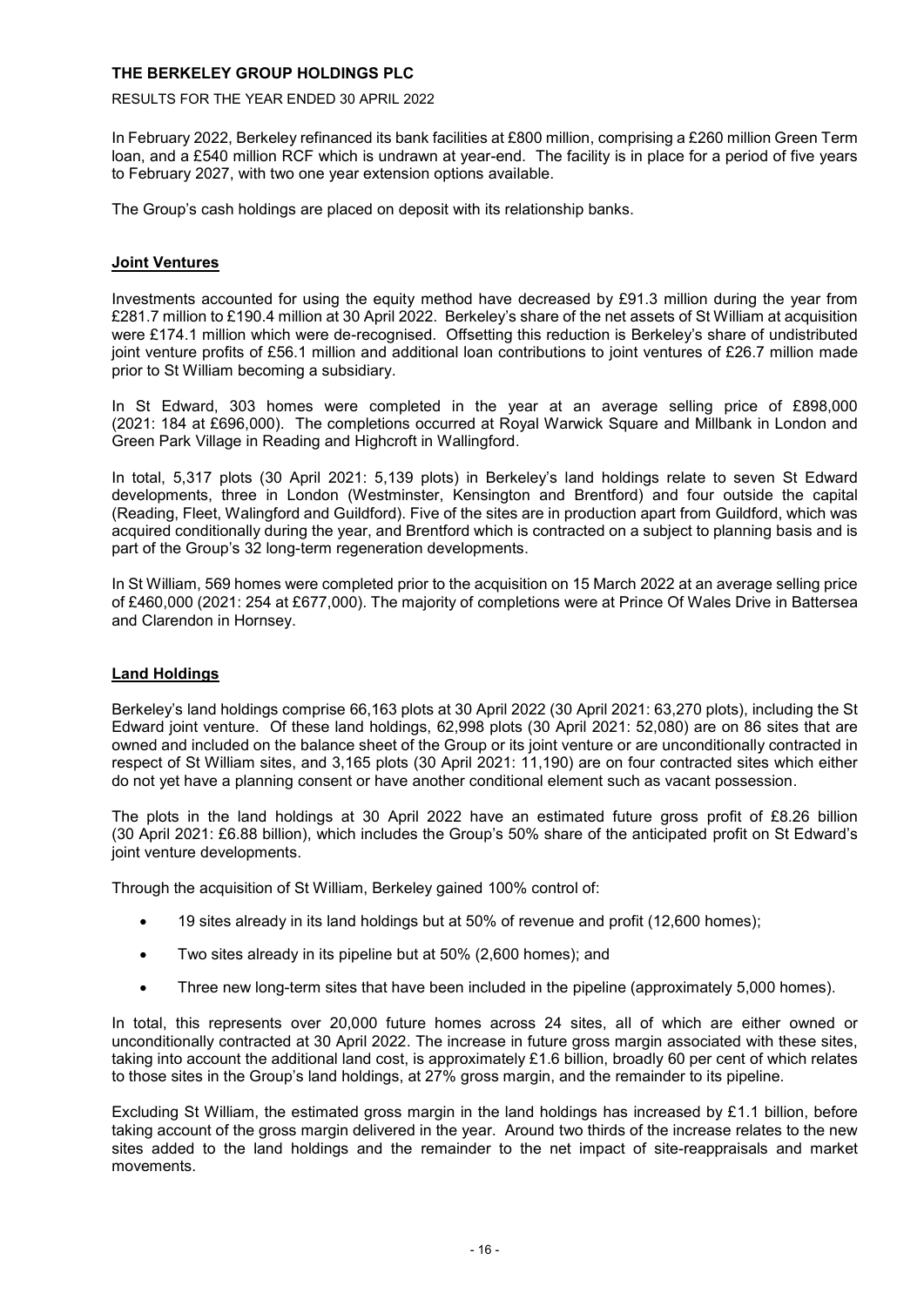RESULTS FOR THE YEAR ENDED 30 APRIL 2022

Combined with the St William acquisition, the net increase in land holdings future gross margin is £1.4 billion during the year. Following these changes the land holdings gross margin at 30 April 2022 is 26.5% (2021: 27.0%).

The status of Berkeley's 86 owned and unconditionally contracted sites is:

- 60 sites (plots: 46,559) have an implementable planning consent and are in production;
- 13 sites (plots: 9,053) have a consent which is not yet implementable, due to practical technical constraints and challenges surrounding, for example, vacant possession, CPO requirements or utilities provision; and
- 13 sites (plots: 7,386) do not have a planning consent. These include a number of the St William sites that were conditionally contracted prior to the transaction.

Of the four contracted sites, one site has achieved a resolution to grant consent but remains subject to a callin.

The estimated future gross margin represents management's risk-adjusted assessment of the potential gross profit for each site, taking account of a wide range of factors, including: current sales and input prices; the political and economic backdrop; the planning regime; and other market forces; all of which could have a significant effect on the eventual outcome.

- End -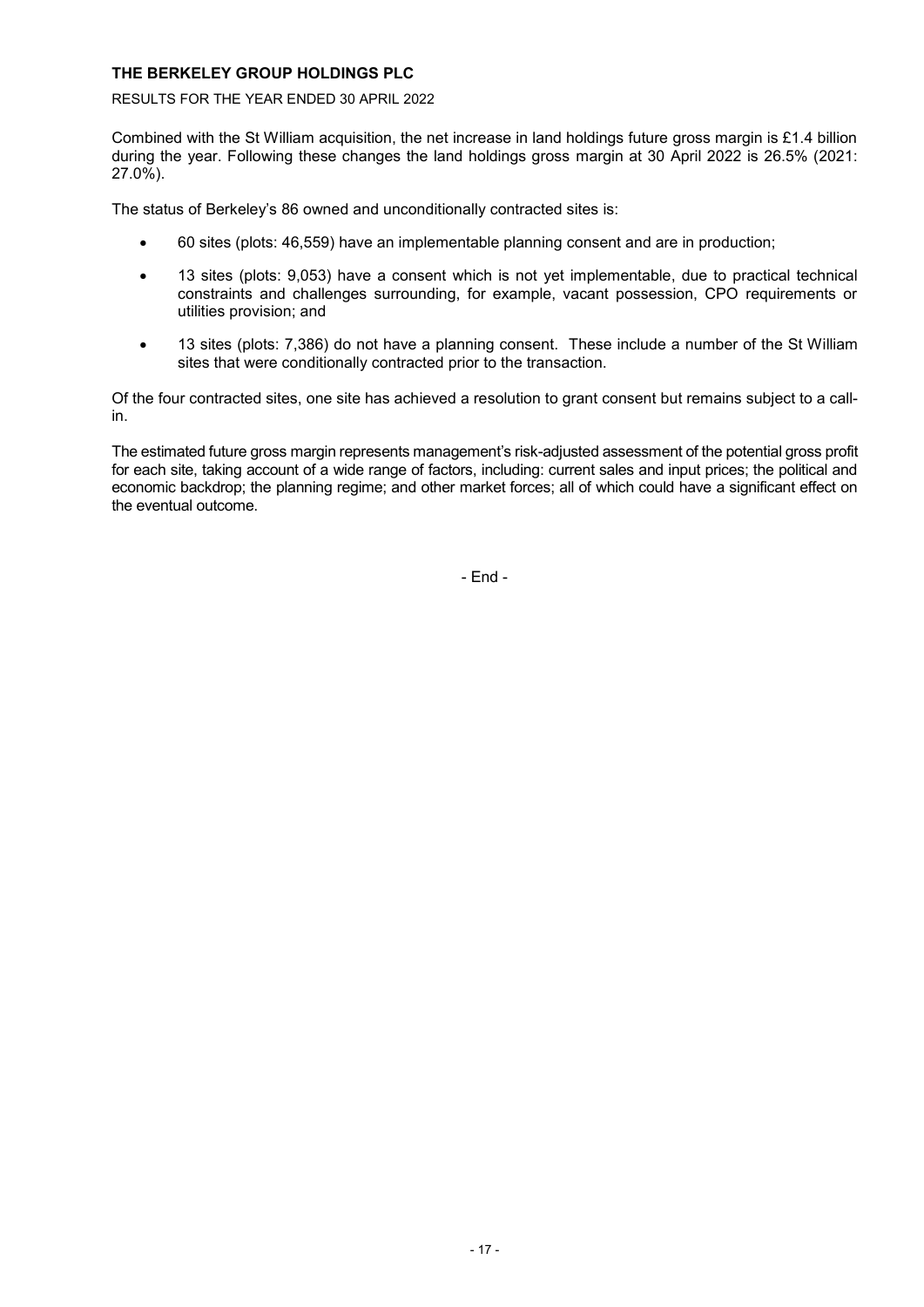RESULTS FOR THE YEAR ENDED 30 APRIL 2022

# **Principal risks and uncertainties**

At the start of 2021/22, COVID-19 related lockdowns were still having a significant impact on our business. However, following the successful vaccination programme over the last year, all restrictions were removed in early 2022. This has reduced the risks relating to COVID-19 and, while it is likely that COVID-19 will still be prevalent in society and the risk of further COVID-19 variants remains, the Board views these potential risks as an integral part to our Principal Risks rather than as an ongoing standalone risk.

Looking forward, the volatile and uncertain environment resulting from the COVID-19 pandemic, coupled with ever increasing political and economic uncertainty, both in the UK and internationally, as a result of energy price volatility, supply chain shortages and disruption and the war in Ukraine, is placing further pressure on inflation, which may lead to further interest rate rises and suppress future UK economic growth. This presents an ongoing uncertain risk environment for Berkeley.

As a result of this ongoing volatility, it is right that our risk appetite remains dynamic, varying over time in line with the cyclical nature of our industry and complexity of our operating environment. This is unchanged from last year.

# **Financial risk**

The financial risks to which Berkeley is exposed include:

- Liquidity risk the risk that the funding required for the Group to pursue its activities may not be available.
- Market credit risk the risk that counterparties (mainly customers) will default on their contractual obligations, resulting in a loss to the Group. The Group's exposure to credit risk is comprised of cash and cash equivalents and trade and other receivables.
- Market interest rate risk the risk that Group financing activities are affected by fluctuations in market interest rates.
- Other financial risks Berkeley contracts all of its sales and the vast majority of its purchases in sterling, and so has no significant exposure to currency risk, but does recognise that its credit risk includes receivables from customers in a range of jurisdictions who are themselves exposed to currency risk in contracting in sterling.

# **Management of financial risks**

Berkeley adopts a prudent approach to managing these financial risks.

- Treasury policy and central overview The Board approves treasury policy and senior management control day-to-day operations. Relationships with banks and cash management are co-ordinated centrally as a Group function. The treasury policy is intended to maintain an appropriate capital structure to manage the financial risks identified and provide the right platform for the business to manage its operating risks.
- Low gearing the Group is currently financing its operations through shareholder equity, supported by £269 million of net cash on the balance sheet and debt facilities that were refinanced in the year. This in turn has mitigated its current exposure to interest rate risk.
- Headroom provided by bank facilities the Group now has £800 million of committed credit facilities maturing in February 2027, with optional extensions to February 2029. This comprises a term loan of £260 million and the revolving credit facility of £540 million. In addition, in August 2021, the Group issued listed debt in the form of Green Bonds to the value of £400 million maturing in August 2031. Berkeley has a strong working partnership with the six banks that provide the facilities and this is key to Berkeley's approach to mitigating liquidity risk.
- Forward sales Berkeley's approach to forward selling new homes to customers provides good visibility over future cash flows, as expressed in cash due on forward sales which stands at £2.17 billion at 30 April 2022. It also helps mitigate market credit risk by virtue of customers' deposits held from the point of unconditional exchange of contracts with customers.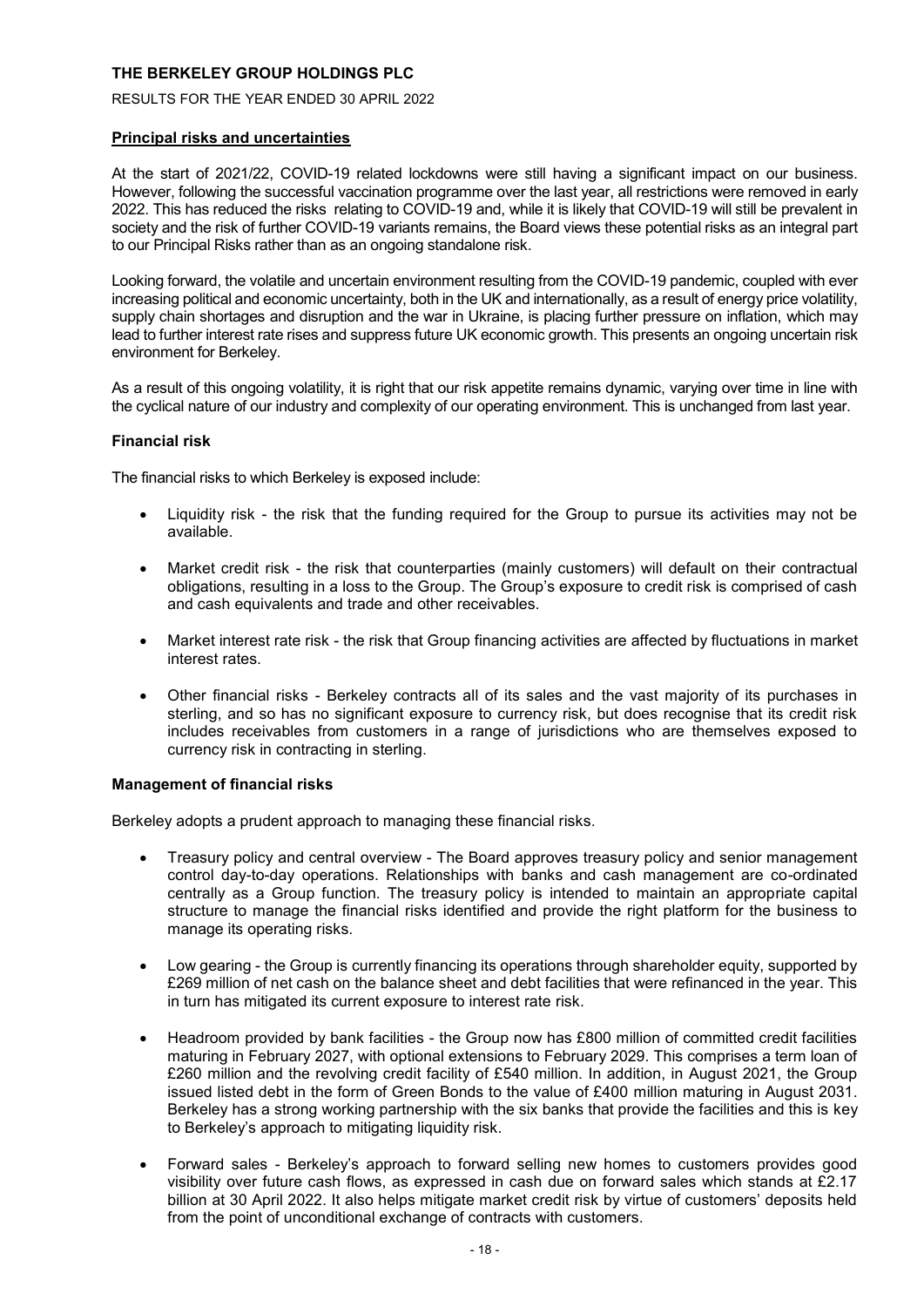RESULTS FOR THE YEAR ENDED 30 APRIL 2022

- Land holdings by investing in land at the right point in the cycle, holding a clear development pipeline in our land holdings and continually optimising our existing holdings, we are not under pressure to buy new land when it would be wrong for the long-term returns for the business.
- Detailed appraisal of spending commitments a culture which prioritises an understanding of the impact of all decisions on the Group's spending commitments and hence its balance sheet, alongside weekly and monthly reviews of cash flow forecasts at operating company, divisional and Group levels, recognises that cash flow management is central to the continued success of Berkeley.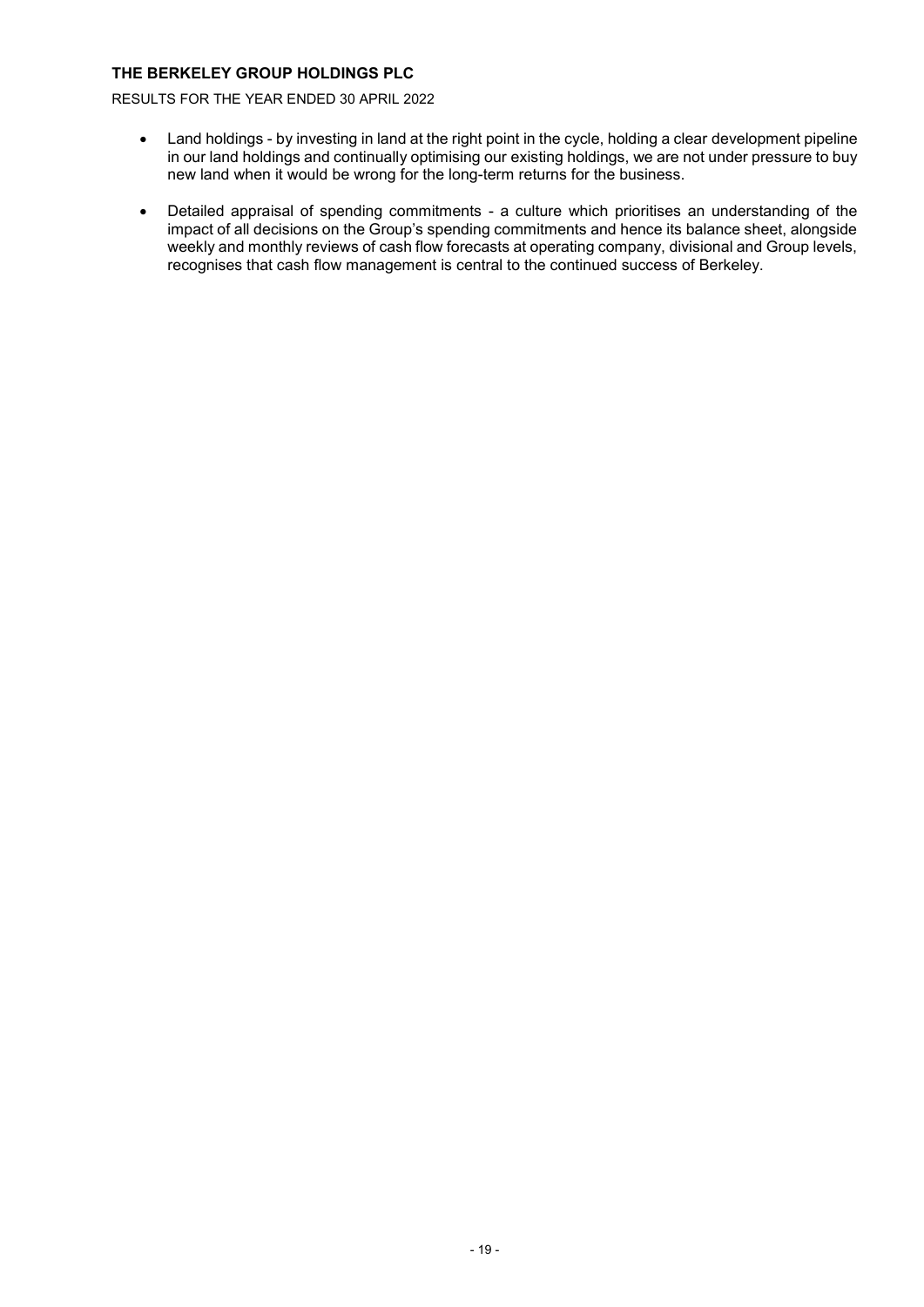RESULTS FOR THE YEAR ENDED 30 APRIL 2022

#### **Risk Description and Impact Approach to Mitigating Risk**

#### **Economic Outlook**

confidence.

Some customers are also sensitive to changes in the sterling exchange rate in terms of their buying decisions or ability to meet their obligations under contracts.

worldwide may lead to a reduction in demand for housing which could impact on the Group's ability to deliver its corporate strategy.

As a property developer, Berkeley's business is sensitive Recognition that Berkeley operates in a cyclical market is central to our to wider economic factors such as changes in interest strategy and maintaining a strong financial position is fundamental to our rates, employment levels and general consumer business model and protects us against adverse changes in economic conditions.

> Land investment in all market conditions is carefully targeted and underpinned by demand fundamentals and a solid viability case, respecting the cyclical nature of the property industry.

Changes to economic conditions in the UK, Europe and Levels of committed expenditure are carefully monitored against forward sales secured, cash levels and headroom against our available bank facilities, with the objective of keeping financial risk low to mitigate the operating risks of delivery in uncertain markets.

> Production programmes are continually assessed, depending upon market conditions. The business is committed to operating at an optimal size, with a strong balance sheet, through autonomous businesses to maintain the flexibility to react swiftly, when necessary, to changes in market conditions.

#### **Political Outlook**

Significant political events, in the UK and overseas, may impact Berkeley's business through, for example, supply chain disruption or the reluctance of customers to make purchase decisions due to political uncertainty and, subsequently, policies and regulation may be introduced that directly impact our business model.

Whilst we cannot directly influence political events, the risks are taken into account when setting our business strategy and operating model. In addition, we actively engage in the debate on policy decisions.

#### **Regulation**

Adverse changes to Government policy on areas such as taxation, design requirements and the environment could restrict the ability of the Group to deliver its strategy.

Failure to comply with laws and regulations could expose the Group to penalties and reputational damage.

Berkeley is primarily focused geographically on London, Birmingham and the South-East of England, which limits our risk when understanding and determining the impact of new regulation across multiple locations and jurisdictions.

The effects of changes to Government policies at all levels are closely monitored by operating businesses and the Board, and representations made to policy-setters where appropriate.

Berkeley's experienced teams are well placed to interpret and implement new regulations at the appropriate time through direct lines of communication across the Group, with support from internal and external legal advisors.

Detailed policies and procedures are in place where appropriate to the prevailing regulations and these are communicated to all staff.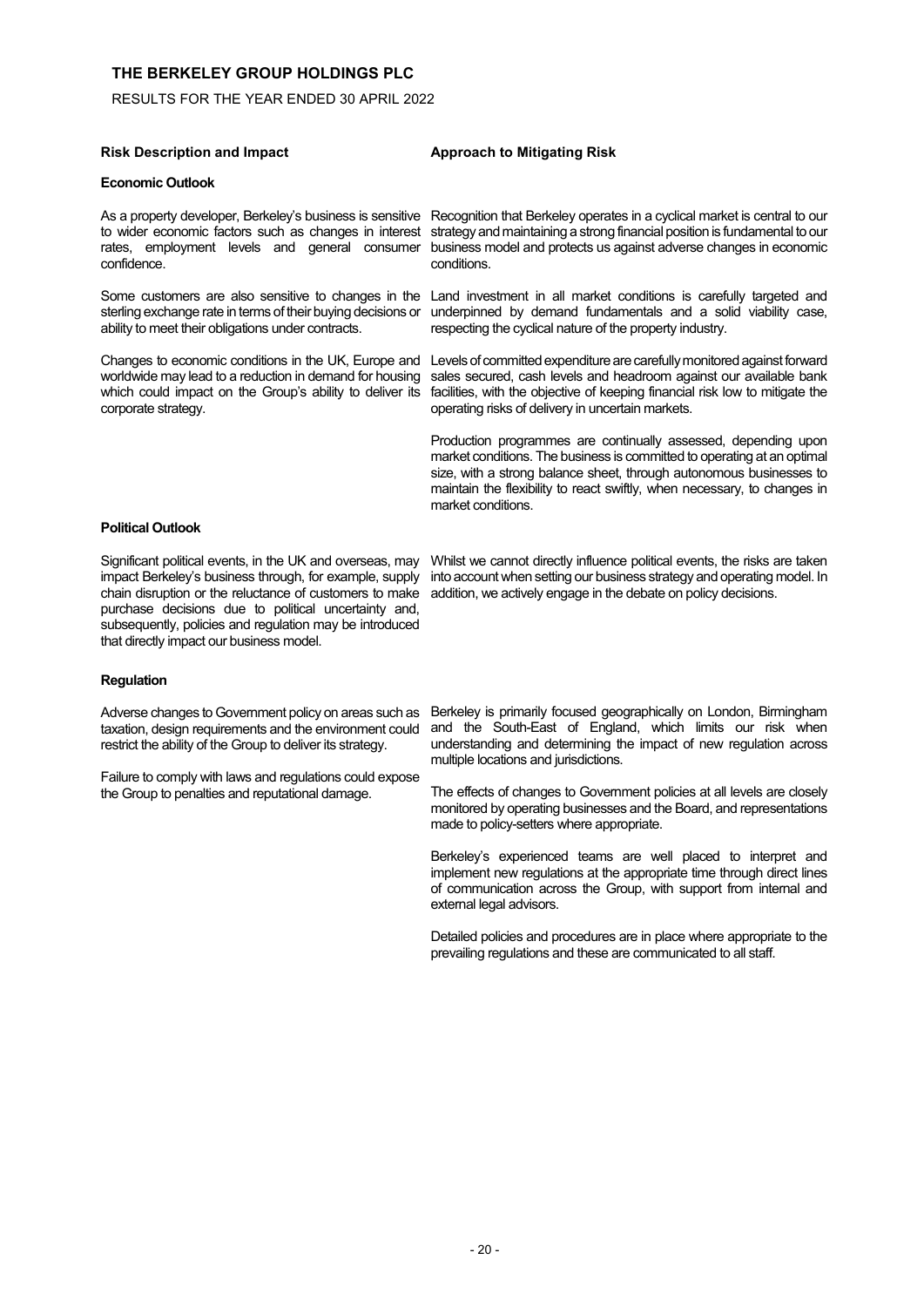RESULTS FOR THE YEAR ENDED 30 APRIL 2022

| <b>Risk Description and Impact</b>                                                                                                                                                                               | <b>Approach to Mitigating Risk</b>                                                                                                                                                                                                                                                                                                |
|------------------------------------------------------------------------------------------------------------------------------------------------------------------------------------------------------------------|-----------------------------------------------------------------------------------------------------------------------------------------------------------------------------------------------------------------------------------------------------------------------------------------------------------------------------------|
| <b>Land Availability</b>                                                                                                                                                                                         |                                                                                                                                                                                                                                                                                                                                   |
| An inability to source suitable land to maintain the Group's<br>land holdings at appropriate margins in a highly<br>competitive market could impact on the Group's ability to<br>deliver its corporate strategy. | Understanding the markets in which we operate is central to Berkeley's<br>strategy and, consequently, land acquisition is primarily focused on<br>Berkeley's core markets of London, Birmingham and the South-East of<br>England, markets in which it believes the demand fundamentals are<br>strong.                             |
|                                                                                                                                                                                                                  | Berkeley has experienced land teams with strong market knowledge in<br>their areas of focus, which gives us the confidence to buy land without<br>an implementable planning consent and, with an understanding of local<br>stakeholders' needs, positions Berkeley with the best chance of<br>securing a viable planning consent. |
|                                                                                                                                                                                                                  | Berkeley acquires land, where it meets its internal criteria for purchase,<br>and considers joint ventures in particular as a vehicle to work with the<br>right partners who bring good quality land complemented by Berkeley's<br>expertise.                                                                                     |
|                                                                                                                                                                                                                  | Each land acquisition is subject to a formal internal appraisal and<br>approval process prior to the submission of a bid and again prior to<br>exchange of contracts to give the Group the greatest chance of securing<br>targeted land.                                                                                          |
|                                                                                                                                                                                                                  | Berkeley's land holdings mean that it has the land in place for its<br>immediate business plan requirements and can therefore always<br>acquire land at the right time in the cycle.                                                                                                                                              |
| <b>Planning Process</b>                                                                                                                                                                                          |                                                                                                                                                                                                                                                                                                                                   |
| Delays or refusals in obtaining commercially viable<br>planning permissions could result in the Group being<br>unable to develop its land holdings.                                                              | The Group's strategic geographical focus and expertise place it in the<br>best position to conceive and deliver the right consents for the land<br>acquired.                                                                                                                                                                      |
| This could have a direct impact on the Group's ability to<br>deliver its product and on its profitability.                                                                                                       | Full detailed planning and risk assessments are performed and<br>monitored for each site without planning permission, both before and<br>after purchase.                                                                                                                                                                          |
|                                                                                                                                                                                                                  | Our assessment of the risk profile dictates whether sites are acquired<br>either conditionally or unconditionally.                                                                                                                                                                                                                |
|                                                                                                                                                                                                                  | The planning status of all sites is reviewed at both monthly divisional<br>Board meetings and Main Board meetings.                                                                                                                                                                                                                |
|                                                                                                                                                                                                                  | The Group works closely with local communities in respect of planning<br>proposals and strong relationships are maintained with local authorities<br>and planning officers.                                                                                                                                                       |
| <b>Retaining People</b>                                                                                                                                                                                          |                                                                                                                                                                                                                                                                                                                                   |
| An inability to attract, develop, motivate and retain talented<br>employees could have an impact on the Group's ability to<br>deliver its strategic priorities.                                                  | In February 2021 we launched two new commitments within Our Vision,<br>Berkeley's long-term strategy, to help recruit and retain a high calibre<br>work force.                                                                                                                                                                    |
| Failure to consider the retention and succession of key<br>management could result in a loss of knowledge and<br>competitive advantage.                                                                          | The first is 'Employee Experience' which places a specific focus on<br>areas including employee experience and diversity and inclusion, and<br>the second focuses on 'Future Skills' looking at how we can create<br>tangible long-term change within the industry.                                                               |
|                                                                                                                                                                                                                  | Succession planning is regularly reviewed at both divisional and Main<br>Board level. Close relationships and dialogue are maintained with key<br>personnel.                                                                                                                                                                      |
|                                                                                                                                                                                                                  | Remuneration packages are constantly benchmarked against the                                                                                                                                                                                                                                                                      |

industry to ensure they remain competitive.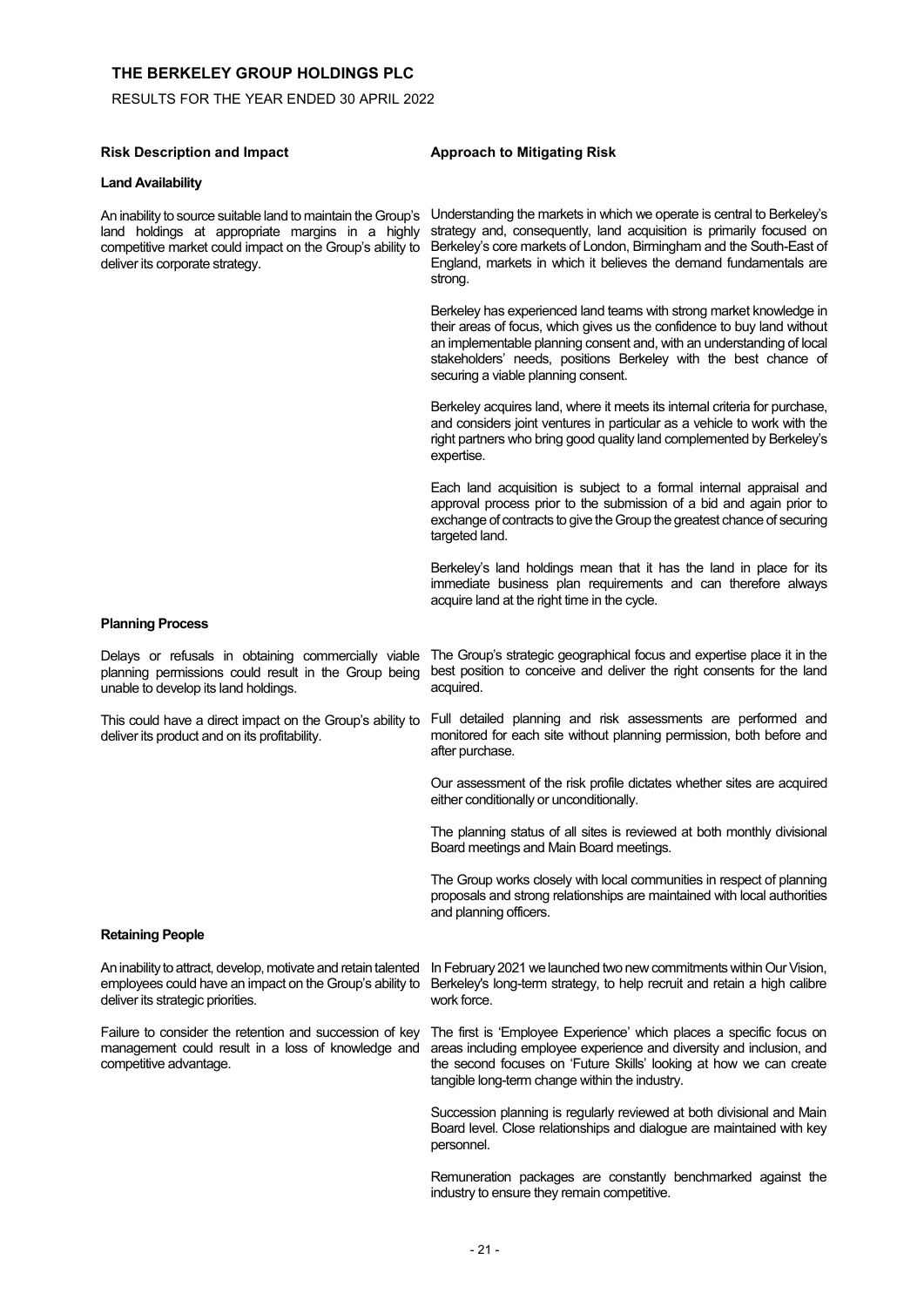RESULTS FOR THE YEAR ENDED 30 APRIL 2022

### **Securing Sales**

An inability to match supply to demand in terms of product, location and price could result in missed sales targets and/or high levels of completed stock which in turn could strategy.

#### **Risk Description and Impact Approach to Mitigating Risk**

The Group has experienced sales teams both in the UK and within our overseas sales offices, supplemented by market-leading agents.

impact on the Group's ability to deliver its corporate Detailed market demand assessments of each site are undertaken before acquisition and regularly during delivery of each scheme to ensure that supply is matched to demand in each location.

> Design, product type and product quality are all assessed on a site-bysite basis to ensure that they meet the target market and customer aspirations in that location.

> The Group has a diverse range of developments with homes available across a broad range of property prices to appeal to a wide market.

> The Group's ability to forward sell reduces the risk of the development cycle where possible, thereby justifying and underpinning the financial investment in each of the Group's sites. Completed stock levels are reviewed regularly.

#### **Liquidity**

Reduced availability of the external financing required by the Group to pursue its activities and meet its liabilities.

Failure to manage working capital may constrain the growth of the business and ability to execute the business plan.

The Board approves treasury policy and senior management control day-to-day operations. Relationships with banks and cash management are co‑ordinated centrally as a Group function.

The treasury policy is intended to maintain an appropriate capital structure to manage the Group's financial risks and provide the right platform for the business to manage its operating risks.

Cash flow management is central to the continued success of Berkeley. There is a culture which prioritises an understanding of the impact of all decisions on the Group's spending commitments and hence its balance sheet, alongside weekly and monthly reviews of cash flow forecasts at operating company, divisional and Group levels.

#### **Mortgage Availability**

finance now or in the future could have a direct impact on the reliance on mortgage availability across its portfolio. the Group's transaction levels.

An inability of customers to secure sufficient mortgage Berkeley has a broad product mix and customer base which reduces

The Group participates in the Government's Help to Buy scheme, which provides deposit assistance to first-time buyers, and has participated in other Government schemes historically.

Deposits are taken on all sales to mitigate the financial impact on the Group in the event that sales do not complete due to a lack of mortgage availability.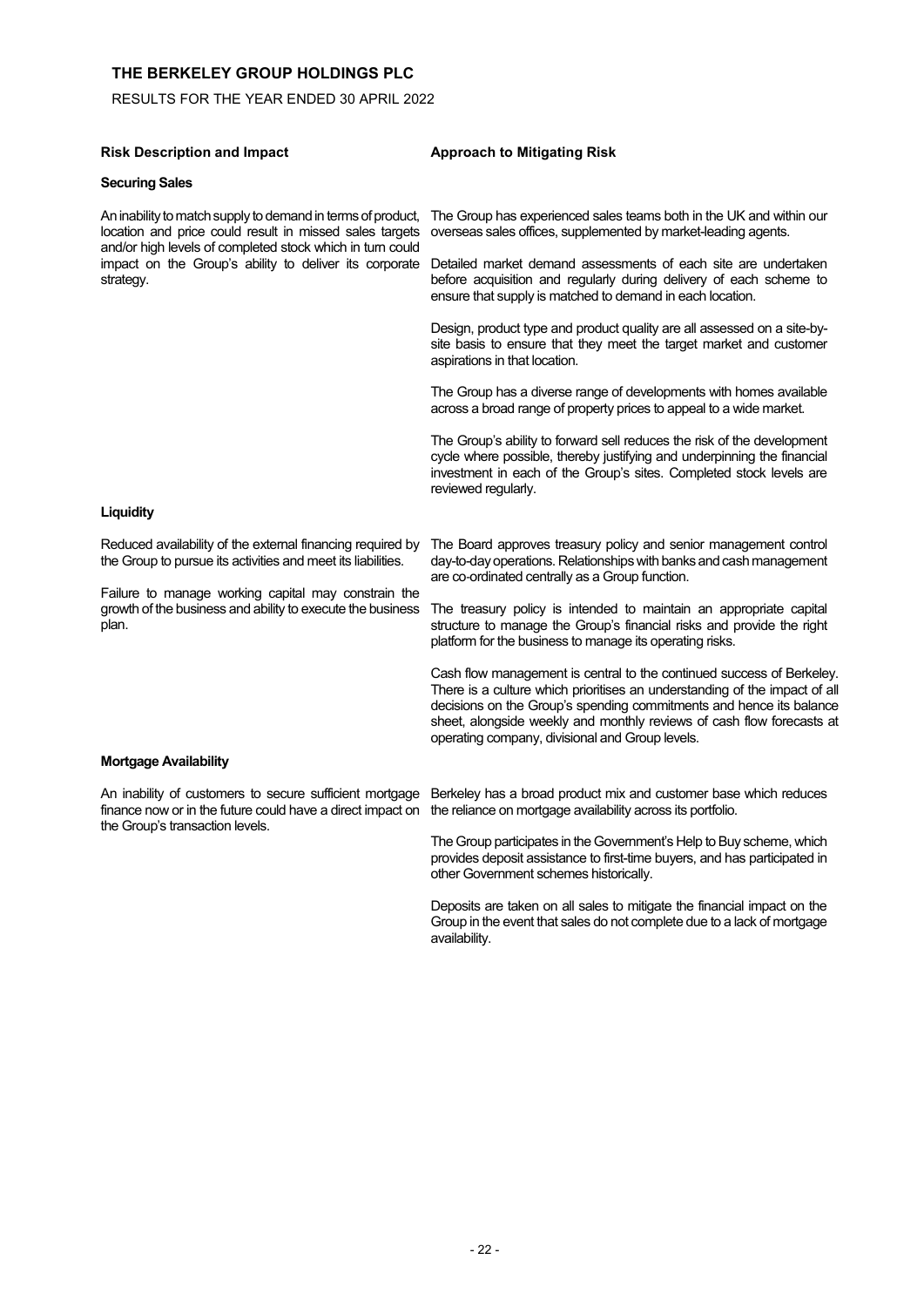RESULTS FOR THE YEAR ENDED 30 APRIL 2022

#### **Risk Description and Impact Approach to Mitigating Risk**

### **Climate Change**

The effects of climate change could impact Berkeley in different ways, from risks and opportunities relating to the transition to a lower-carbon economy to those relating to the physical impacts of climate change.

Aggressive climate mitigation could lead to the implementation of carbon tax regimes, and an increase in the demand for renewable energy and cost of emissions offset.

The cost of raw materials could increase if suppliers pass through the impact of carbon pricing for carbon intensive building materials. For example, steel, concrete, cement and glass all have energy intensive production which could require increased energy input costs.

There is an inherent risk that as energy prices increase, property buyers will favour lower carbon homes and expect greater operational energy efficiency. Conversely, strong environmental related credentials evidenced through a proven delivery track record should improve the prospects of higher demand for Berkeley's homes.

Chronic physical risks such as heat stress, drought stress and subsidence may increasingly impact Berkeley's developments, as the climate changes.

There are also potential impacts from acute risks. For example, windstorms and floods may result in physical damage to completed property and construction assets.

#### **Sustainability**

Berkeley is aware of the environmental and social impact of the homes and places that it builds, both throughout the development process and during occupation and use by customers and the wider community.

Failure to address sustainability issues could affect the Group's ability to acquire land, gain planning permission, manage sites effectively and respond to increasing customer demands for sustainable homes and communities, with access to green spaces and nature.

Climate action is a strategic priority within our business strategy, Our Vision 2030, and we have set ambitious science-based targets (SBTs) to mitigate our impact, alongside continuing to incorporate adaptation measures within our developments to make them more resilient to the expected future impacts of climate change.

Our sites, offices and sales suites are identifying and investing in energy efficiency measures to take action under our Scope 1 and 2 carbon emissions reduction target. We also look to reduce the impact of our homes and places when in use and are taking action to contribute to a zero carbon built environment. Our Scope 3 SBT commits us to building more efficient homes and working with our supply chain to reduce the embodied carbon within the materials and services we procure.

To build resilience into our homes and developments, we consider climate change risks and incorporate measures to reduce these. We have minimum Sustainability Standards in place for all developments to assess overheating risk and incorporate measures to reduce this risk. Standards also cover minimum water efficiency measures, rainwater harvesting and sustainable drainage systems.

Our developments, and particularly foundation design, are engineered to ensure the risk of subsidence is mitigated. In respect of medium to high rise buildings, wind engineering includes dynamic or physical modelling, analysis and testing at pre-planning stage and mitigation measures incorporated into the design such as mechanical fixings and screening and planting.

Flood risk assessments have been a standard part of our development planning and design for many years if the developments fall within a flood zone. The flood risk assessments vary in extent based on the potential risk and include allowances for the effects of climate change.

The strategic direction for sustainability is set at a Group level within a dedicated Sustainability Strategy and three areas have been identified as being of strategic importance and integrated within our business strategy, Our Vision 2030; communities; climate action and nature. We have specific commitments to enhance environmental and social value in the operation of our business and the delivery of our homes and places.

Dedicated sustainability teams are in place within the business and at Group level, providing advice, monitoring performance and driving improvement.

Operational procedures and processes are regularly reviewed to ensure that high standards and legal compliance are maintained. Site sustainability assessments are completed at least every quarter. We also have minimum standards and processes in place for offices and sales suites.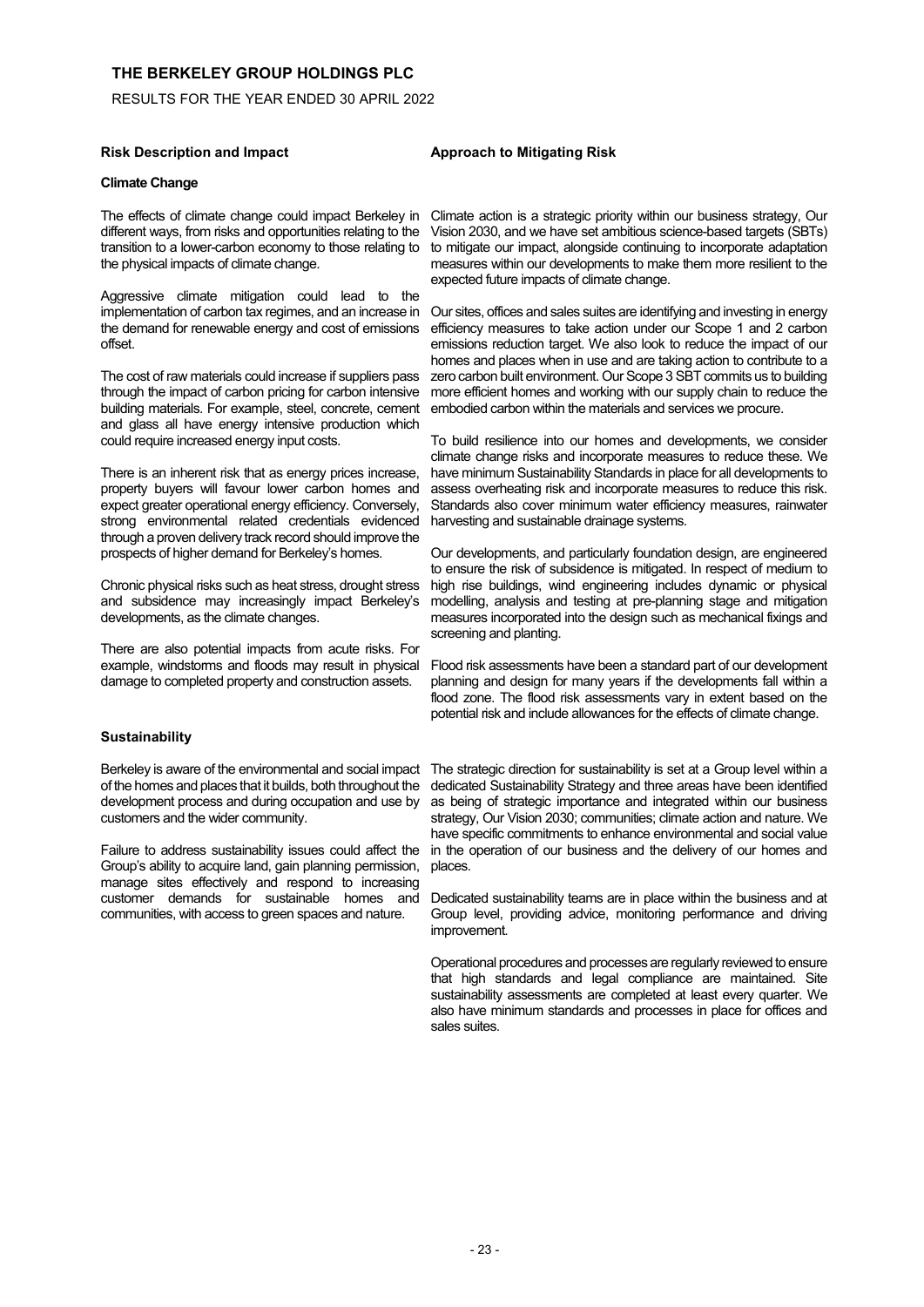RESULTS FOR THE YEAR ENDED 30 APRIL 2022

| <b>Risk Description and Impact</b> | Approach to |
|------------------------------------|-------------|
|                                    |             |

### **Health and Safety**

Berkeley's operations have a direct impact on the health and safety of its people, contractors and members of the public.

A lack of adequate procedures and systems to reduce the dangers inherent in the construction process increases the risk of accidents or site related catastrophes, including fire and flood, which could result in serious injury or loss of life leading to reputational damage, financial penalties and disruption to operations.

#### **Product Quality and Customers**

Berkeley has a reputation for high standards of quality in its product.

If the Group fails to deliver against these standards and its wider development obligations, it could be exposed to reputational damage, as well as reduced sales and increased cost.

# **Risk Description and Impact Approach to Mitigating Risk**

Berkeley considers this to be an area of critical importance. Berkeley's health and safety strategy is set by the Board. Dedicated health and safety teams are in place in each division and at Head Office.

Procedures, training and reporting are all regularly reviewed to ensure that high standards are maintained and comprehensive accident investigation procedures are in place. Insurance is held to cover the risks inherent in large scale construction projects.

The Group continues to implement initiatives to improve health and safety standards on site.

Detailed reviews are undertaken of the product on each scheme both during the acquisition of the site and throughout the build process to ensure that product quality is maintained.

The Group has detailed quality assurance procedures in place surrounding both design and build to ensure the adequacy of build at each key stage of construction.

Customer satisfaction surveys are undertaken on the handover of our homes, and feedback incorporated into the specification and design of subsequent schemes.

#### **Build Cost and Programme**

Build costs are affected by the availability of skilled labour and the price and availability of materials, suppliers and contractors.

Declines in the availability of a skilled workforce, and changes to these prices could impact on our build programmes and the profitability of our schemes.

A procurement and programming strategy for each development is agreed by the divisional Board before site acquisition, whilst a further assessment of procurement and programming is undertaken and agreed by the divisional Board prior to the commencement of construction.

Build cost reconciliations and build programme dates are presented and reviewed in detail at divisional cost review meetings each month.

The Group monitors its development obligations and recognises any associated liabilities which arise.

Our new strategy includes ongoing commitments to training and support across both our employees and our indirect workforce.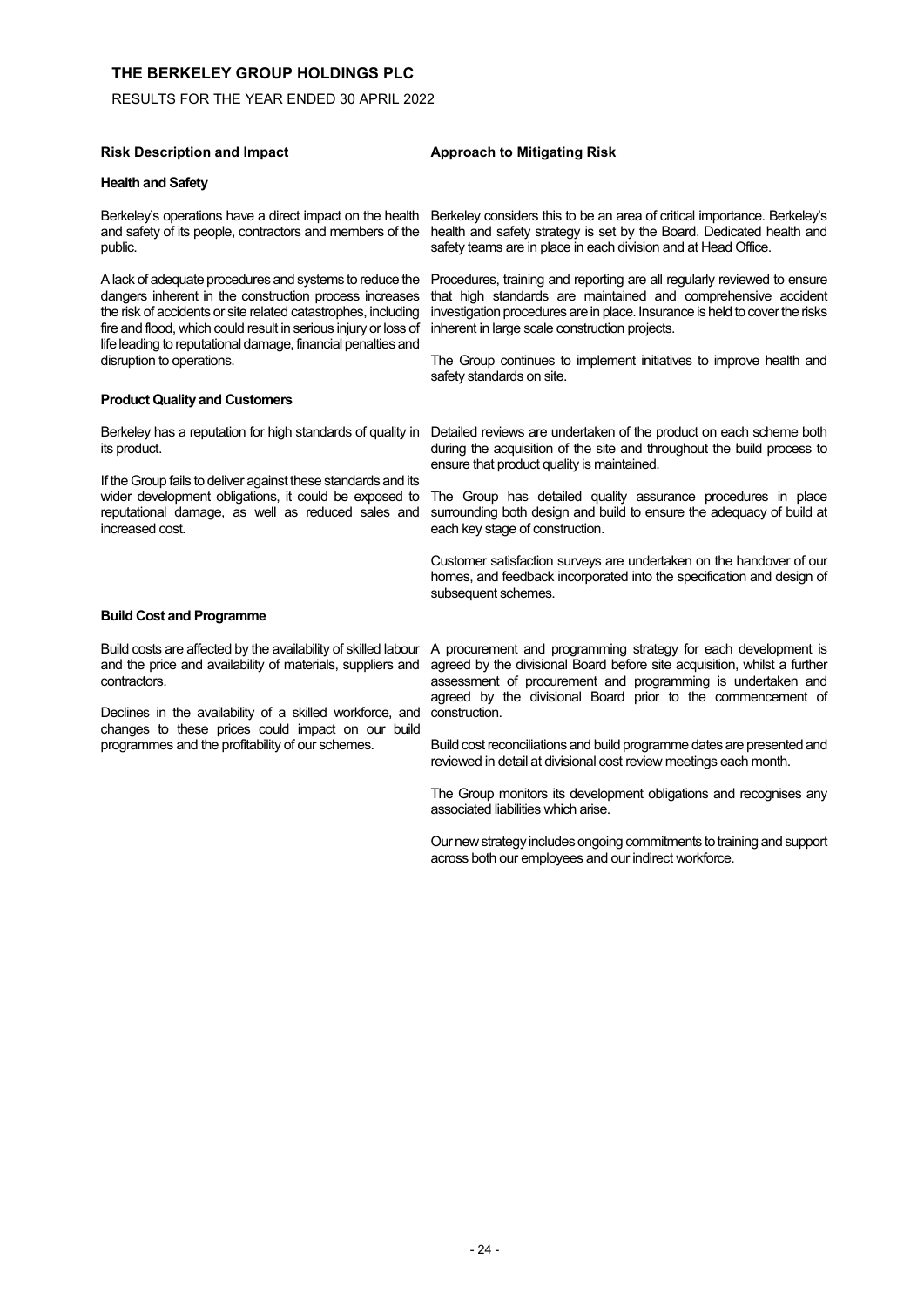# RESULTS FOR THE YEAR ENDED 30 APRIL 2022

#### **Risk Description and Impact Approach to Mitigating Risk**

#### **Cyber and Data Risk**

reliance upon the availability, accuracy and confidentiality of all of its information systems and the data contained therein.

The Group could suffer significant financial and reputational damage because of the corruption, loss or theft of data, whether inadvertent or via a deliberate, targeted cyber attack.

#### The Group acknowledges that it places significant Berkeley's systems and control procedures are designed to ensure that confidentiality, availability and integrity are not compromised.

Our Information Security Programme focuses primarily on the detection and prevention of security incidents and potential data breaches. Ongoing monitoring and scanning is conducted to detect and respond to vulnerabilities and security events.

We also work closely with recognised security service providers to implement and improve security best practices.

An IT Security Committee meets monthly to address all cyber security matters. The Group has Cyber Essentials Plus certification and a Groupwide security awareness programme, which is refreshed on a regular basis to update employees on current cyber security trends.

The Group operates multiple physical data centres supported by cloud based services thereby reducing centralised risk exposure. An IT disaster recovery plan is regularly assessed.

The Group has cyber insurance in place to reduce the any potential financial impact.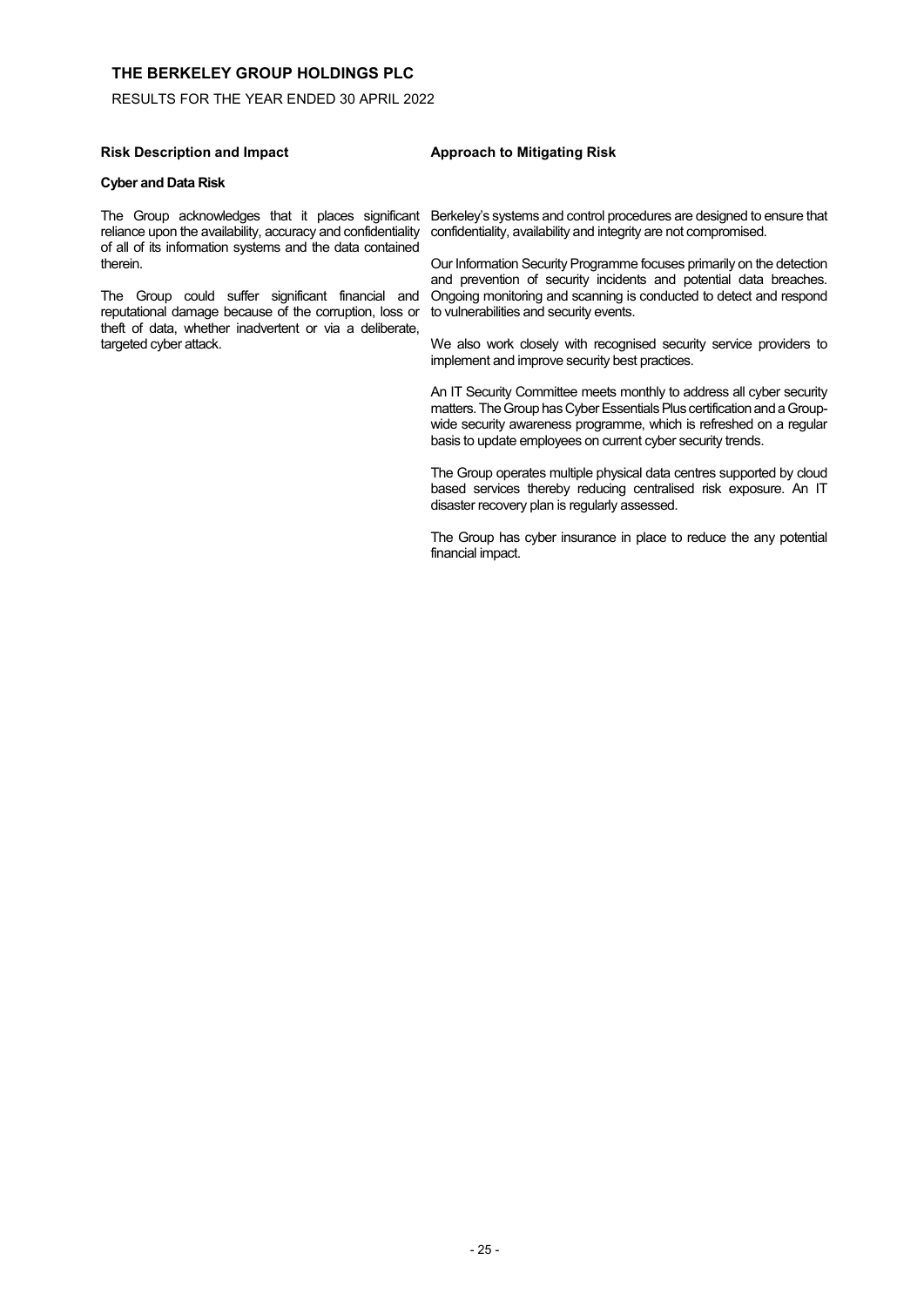RESULTS FOR THE YEAR ENDED 30 APRIL 2022

# **Condensed Consolidated Income Statement**

| For the year ended 30 April                                |              | 2022      | 2021      |
|------------------------------------------------------------|--------------|-----------|-----------|
|                                                            | <b>Notes</b> | £m        | £m        |
|                                                            |              |           |           |
| Revenue                                                    |              | 2,348.0   | 2,202.2   |
| Cost of sales                                              |              | (1,683.2) | (1,566.9) |
| <b>Gross profit</b>                                        |              | 664.8     | 635.3     |
| Net operating expenses                                     |              | (156.9)   | (133.0)   |
| <b>Operating profit</b>                                    |              | 507.9     | 502.3     |
| Finance income                                             | 3            | 2.5       | 3.0       |
| Finance costs                                              | 3            | (15.0)    | (9.6)     |
| Share of results of joint ventures using the equity method |              | 56.1      | 22.4      |
| Profit before taxation for the year                        |              | 551.5     | 518.1     |
| Income tax expense                                         | 4            | (69.1)    | (95.4)    |
| Profit after taxation for the year                         |              | 482.4     | 422.7     |
|                                                            |              |           |           |
| Earnings per share (pence):                                |              |           |           |
| Basic                                                      | 5            | 417.8     | 339.4     |
| <b>Diluted</b>                                             | 5            | 411.4     | 332.5     |

# **Condensed Consolidated Statement of Comprehensive Income**

|                                                             | 2022<br>£m | 2021<br>£m |
|-------------------------------------------------------------|------------|------------|
| Profit after taxation for the year                          | 482.4      | 422.7      |
| Other comprehensive (expense)/income                        |            |            |
| Items that will not be reclassified to profit or loss       |            |            |
| Actuarial (loss)/gain recognised in the pension scheme      | (1.6)      | 2.7        |
| Total items that will not be reclassified to profit or loss | (1.6)      | 2.7        |
| Other comprehensive (expense)/income for the year           | (1.6)      | 2.7        |
| Total comprehensive income for the year                     | 480.8      | 425.4      |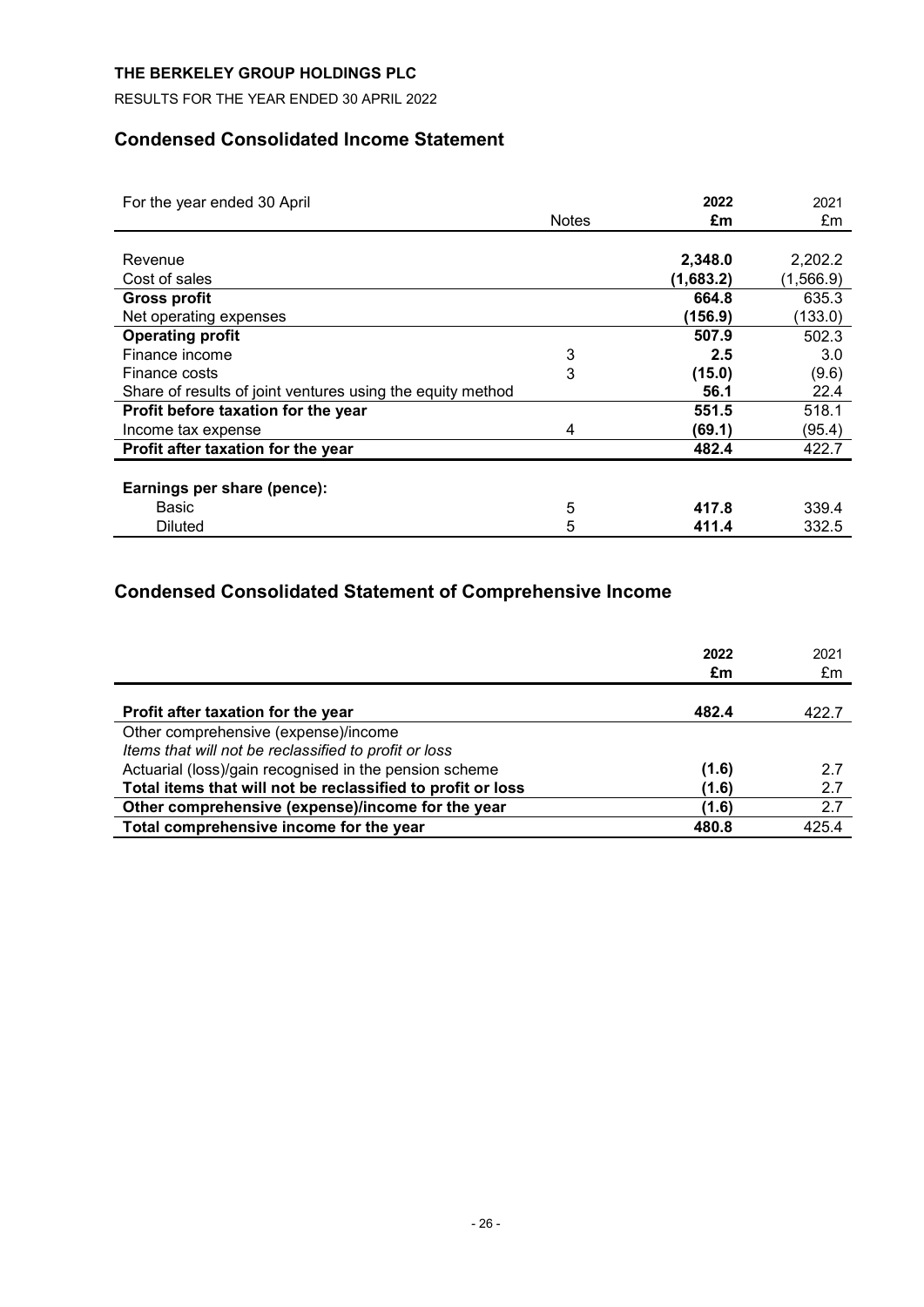RESULTS FOR THE YEAR ENDED 30 APRIL 2022

# **Condensed Consolidated Statement of Financial Position**

| As at 30 April                                    |                | 2022      | 2021      |
|---------------------------------------------------|----------------|-----------|-----------|
|                                                   | <b>Notes</b>   | £m        | £m        |
| <b>Assets</b>                                     |                |           |           |
| <b>Non-current assets</b>                         |                |           |           |
| Intangible assets                                 |                | 17.2      | 17.2      |
| Property, plant and equipment                     |                | 40.5      | 46.0      |
| Right-of-use assets                               |                | 5.8       | 3.2       |
| Investments accounted for using the equity method |                | 190.4     | 281.7     |
| Deferred tax assets                               |                | 120.7     | 40.1      |
|                                                   |                | 374.6     | 388.2     |
| <b>Current assets</b>                             |                |           |           |
| Inventories                                       | 6              | 5,134.0   | 3,652.5   |
| Trade and other receivables                       |                | 145.7     | 75.4      |
| Current tax assets                                |                | 4.5       | 7.9       |
| Cash and cash equivalents                         | 7              | 928.9     | 1,428.2   |
|                                                   |                | 6,213.1   | 5,164.0   |
| <b>Total assets</b>                               |                | 6,587.7   | 5,552.2   |
|                                                   |                |           |           |
| <b>Liabilities</b>                                |                |           |           |
| <b>Non-current liabilities</b>                    |                |           |           |
| <b>Borrowings</b>                                 | $\overline{7}$ | (660.0)   | (300.0)   |
| Trade and other payables                          |                | (719.8)   | (330.8)   |
| Lease liability                                   |                | (3.8)     | (1.7)     |
| Provisions for other liabilities and charges      |                | (98.5)    | (62.3)    |
|                                                   |                | (1,482.1) | (694.8)   |
| <b>Current liabilities</b>                        |                |           |           |
| Trade and other payables                          |                | (1,904.9) | (1,614.7) |
| Lease liability                                   |                | (2.1)     | (1.5)     |
| Provisions for other liabilities and charges      |                | (62.5)    | (65.8)    |
|                                                   |                | (1,969.5) | (1,682.0) |
| <b>Total liabilities</b>                          |                | (3,451.6) | (2,376.8) |
| <b>Total net assets</b>                           |                | 3,136.1   | 3,175.4   |
|                                                   |                |           |           |
| <b>Equity</b>                                     |                |           |           |
| <b>Shareholders' equity</b>                       |                |           |           |
| Share capital                                     |                | 6.5       | 6.6       |
| Share premium                                     |                | 49.8      | 49.8      |
| Capital redemption reserve                        |                | 25.0      | 24.9      |
| Other reserve                                     |                | (961.3)   | (961.3)   |
| Retained earnings                                 |                | 4,016.1   | 4,055.4   |
| <b>Total equity</b>                               |                | 3,136.1   | 3,175.4   |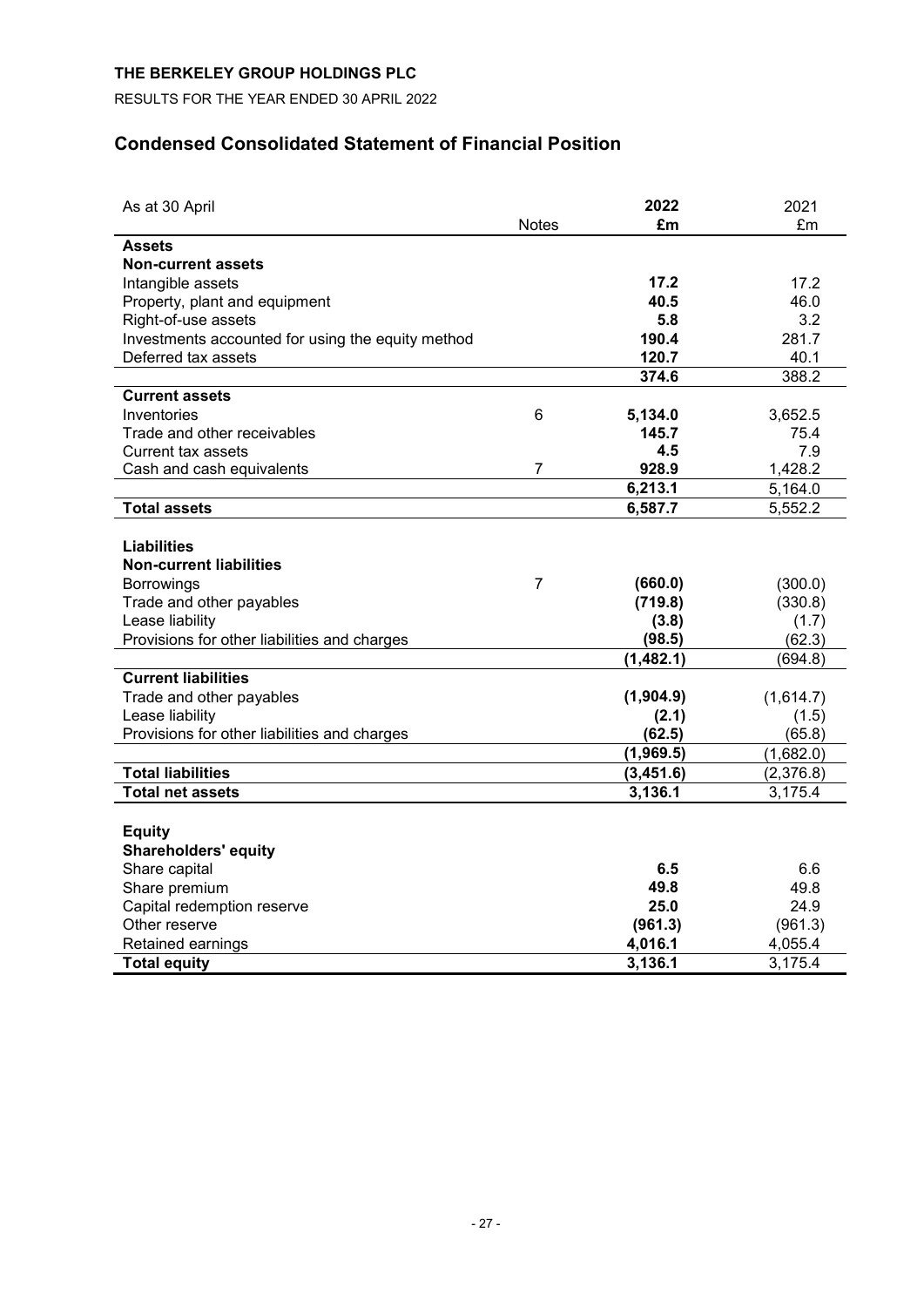RESULTS FOR THE YEAR ENDED 30 APRIL 2022

# **Condensed Consolidated Statement of Changes in Equity**

|                                                     | <b>Share</b><br>capital<br>£m | <b>Share</b><br>premium<br>£m | Capital<br>redemption<br>reserve<br>£m | Other<br>reserve<br>£m | <b>Retained</b><br>earnings<br>£m | <b>Total</b><br>equity<br>£m |
|-----------------------------------------------------|-------------------------------|-------------------------------|----------------------------------------|------------------------|-----------------------------------|------------------------------|
| <b>Unaudited</b>                                    |                               |                               |                                        |                        |                                   |                              |
| At 1 May 2021                                       | 6.6                           | 49.8                          | 24.9                                   | (961.3)                | 4,055.4                           | 3,175.4                      |
| Profit after taxation for the year                  |                               |                               |                                        |                        | 482.4                             | 482.4                        |
| Other comprehensive expense for the year            |                               |                               |                                        |                        | (1.6)                             | (1.6)                        |
| Purchase of own shares                              | (0.1)                         | ٠                             | 0.1                                    |                        | (63.7)                            | (63.7)                       |
| Transactions with shareholders:                     |                               |                               |                                        |                        |                                   |                              |
| - Charge in respect of employee share schemes       |                               |                               |                                        |                        | (8.7)                             | (8.7)                        |
| - Deferred tax in respect of employee share schemes |                               |                               |                                        |                        | 3.8                               | 3.8                          |
| - Capital Return to equity holders of the Company   |                               |                               |                                        |                        | (451.5)                           | (451.5)                      |
| At 30 April 2022                                    | 6.5                           | 49.8                          | 25.0                                   | (961.3)                | 4,016.1                           | 3,136.1                      |
|                                                     |                               |                               |                                        |                        |                                   |                              |
| At 1 May 2020                                       | 6.8                           | 49.8                          | 24.7                                   | (961.3)                | 3,981.6                           | 3,101.6                      |
| Profit after taxation for the year                  |                               | $\overline{a}$                |                                        |                        | 422.7                             | 422.7                        |
| Other comprehensive income for the year             |                               | $\overline{a}$                |                                        |                        | 2.7                               | 2.7                          |
| Purchase of own shares                              | (0.2)                         |                               | 0.2                                    |                        | (188.6)                           | (188.6)                      |
| Transactions with shareholders:                     |                               |                               |                                        |                        |                                   |                              |
| - Charge in respect of employee share schemes       |                               | $\overline{a}$                |                                        |                        | (11.9)                            | (11.9)                       |
| - Deferred tax in respect of employee share schemes |                               |                               |                                        |                        | (5.6)                             | (5.6)                        |
| - Dividends to equity holders of the Company        | $\overline{a}$                | $\overline{a}$                | ٠                                      | ٠                      | (145.5)                           | (145.5)                      |
| At 30 April 2021                                    | 6.6                           | 49.8                          | 24.9                                   | (961.3)                | 4,055.4                           | 3,175.4                      |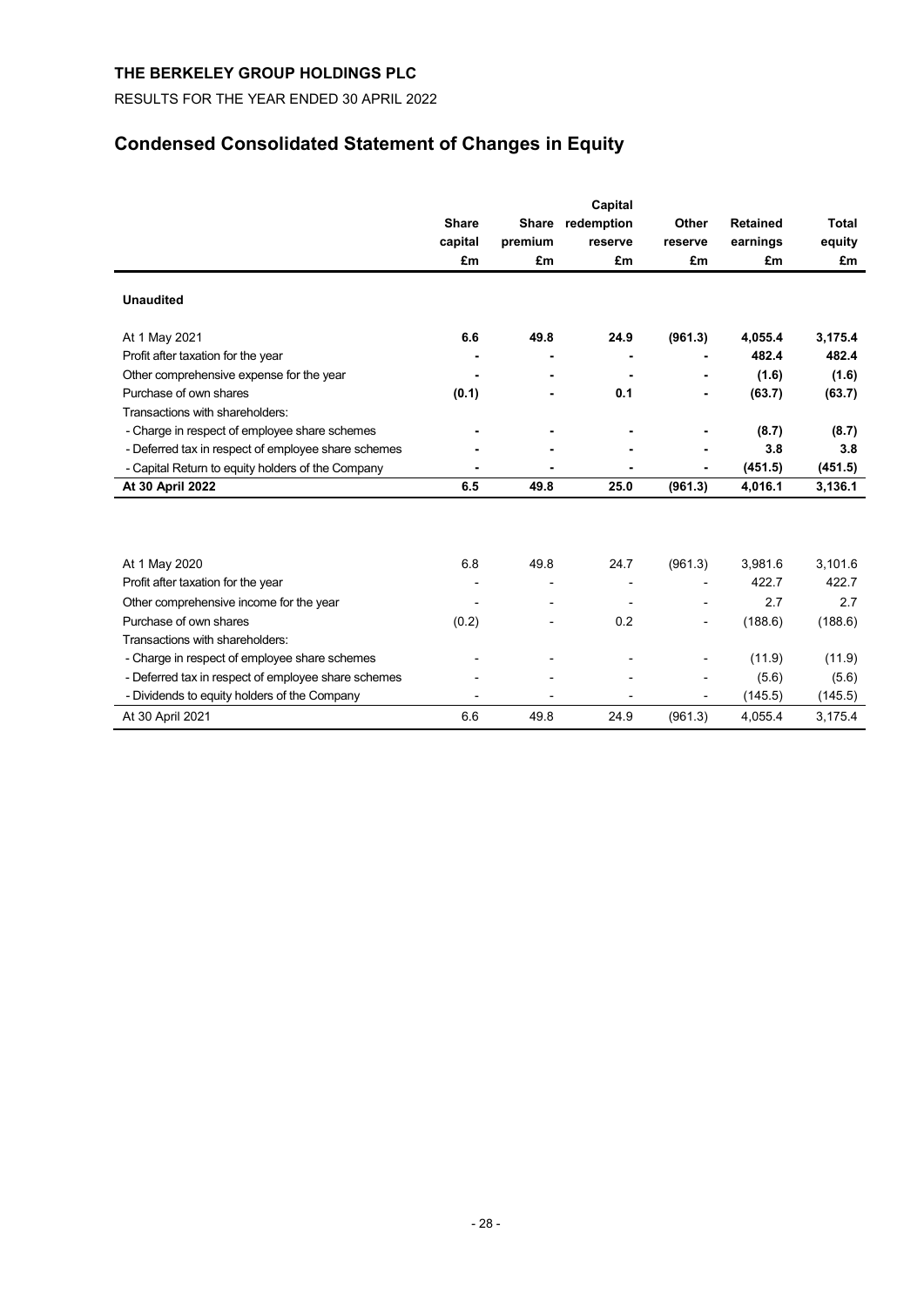RESULTS FOR THE YEAR ENDED 30 APRIL 2022

# **Condensed Consolidated Cash Flow Statement**

| For the year ended 30 April                                  |                | 2022    | 2021    |
|--------------------------------------------------------------|----------------|---------|---------|
|                                                              | <b>Notes</b>   | £m      | £m      |
| Cash flows from operating activities                         |                |         |         |
| Cash generated from operations                               | $\overline{7}$ | 372.4   | 419.4   |
| Consideration paid for 50% share of St William assets        |                | (355.6) |         |
| Interest received                                            |                | 1.9     | 3.0     |
| Interest paid                                                |                | (5.6)   | (8.1)   |
| Income tax paid                                              |                | (142.6) | (90.1)  |
| Net cash flow from operating activities                      |                | (129.5) | 324.2   |
|                                                              |                |         |         |
| Cash flows from investing activities                         |                |         |         |
| Purchase of property, plant and equipment                    |                | (1.3)   | (2.4)   |
| Proceeds on disposal of property, plant and equipment        |                | 0.3     | 0.8     |
| Dividends from joint ventures                                |                |         | 7.5     |
| Increase in loans with joint ventures                        |                | (26.7)  | (5.0)   |
| Net cash flow from investing activities                      |                | (27.7)  | 0.9     |
|                                                              |                |         |         |
| <b>Cash flows from financing activities</b>                  |                |         |         |
| Lease capital repayments                                     |                | (1.9)   | (1.8)   |
| Proceeds associated with settlement of share options         |                |         | 0.1     |
| Purchase of own shares                                       |                | (63.7)  | (188.6) |
| Dividends paid to Company's shareholders                     |                |         | (145.5) |
| Capital Return paid to Company's shareholders                |                | (451.5) |         |
| Drawdown of bank borrowings                                  |                | 260.0   |         |
| Increase in listed debt borrowings                           |                | 400.0   |         |
| Repayment of bank borrowings                                 |                | (300.0) | (200.0) |
| Repayment of St William bank borrowings                      |                | (185.0) |         |
| Net cash flow from financing activities                      |                | (342.1) | (535.8) |
|                                                              |                |         |         |
| Net decrease in cash and cash equivalents                    |                | (499.3) | (210.7) |
| Cash and cash equivalents at the start of the financial year |                | 1,428.2 | 1,638.9 |
| Cash and cash equivalents at the end of the financial year   |                | 928.9   | 1,428.2 |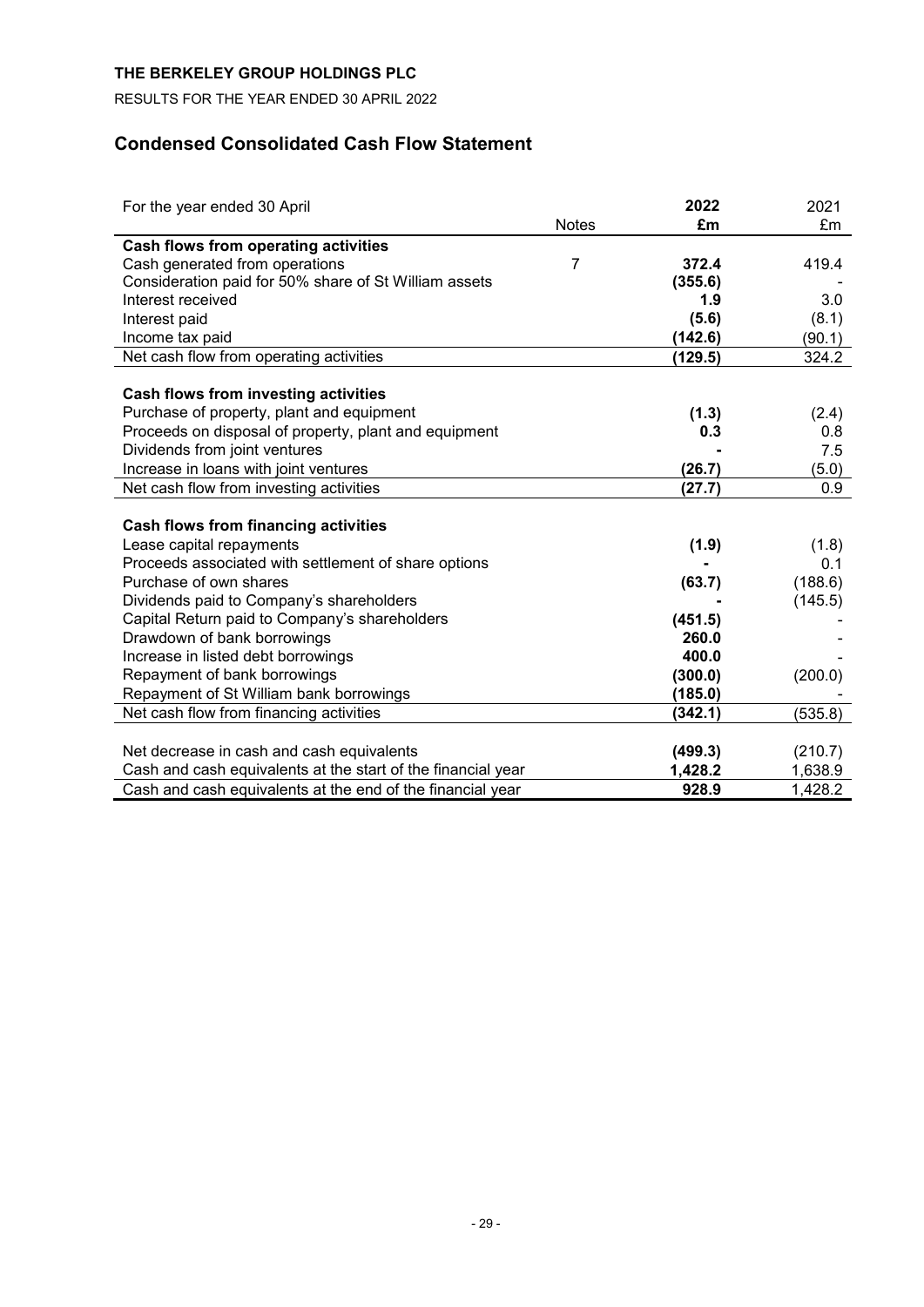RESULTS FOR THE YEAR ENDED 30 APRIL 2022

# **Notes to the Condensed Consolidated Financial Information**

# **1 General information**

The Berkeley Group Holdings plc (the 'Company') is a public limited company incorporated and domiciled in the United Kingdom. The address of its registered office is Berkeley House, 19 Portsmouth Road, Cobham, Surrey, KT11 1JG. The Company and its subsidiaries (together the 'Group') are engaged in residential led, mixed-use property development.

# **2 Basis of preparation**

# **2.1 Introduction**

These results do not constitute the Group's statutory accounts for the year ended 30 April 2022 but are derived from those accounts. Statutory accounts for 2021 have been delivered to the Registrar of Companies and those for 2022 will be delivered following the Company's Annual General Meeting. The external auditor has reported on those accounts; its report was unqualified, did not contain an emphasis of matter paragraph and did not contain any statements under section 498 of the Companies Act 2006.

The Consolidated Financial Statements have been prepared in accordance with the requirements of the Companies Act 2006 and with UK-adopted International Accounting Standards. The statutory accounts have been prepared based on the accounting policies and method of computations consistent with those followed in the preparation of the Group's annual financial statements for the year ended 30 April 2021.

# **2.2 Going concern**

The Directors have assessed the business plan and funding requirements of the Group over the medium-term and compared these with the level of committed debt facilities and existing cash resources. As at 30 April 2022, the Group had net cash of £268.9 million and total liquidity of £1,468.9 million when this net cash is combined with banking facilities of £800 million (which are committed to February 2027) and £400 million listed bonds (which mature in August 2031). Furthermore, the Group has cash due on forward sales of £2,170.6 million, a significant proportion of which covers delivery for the next 18 months.

In making this assessment, consideration has been given to the uncertainty inherent in future financial forecasts and where applicable, severe but plausible sensitivities have been applied to the key factors affecting the financial performance of the Group. The Directors have a reasonable expectation that the Group has adequate resources to continue in operational existence for not less than 12 months from the date of approval of these Consolidated Financial Statements. For this reason, it continues to adopt the going concern basis of accounting in preparing its Consolidated Financial Statements.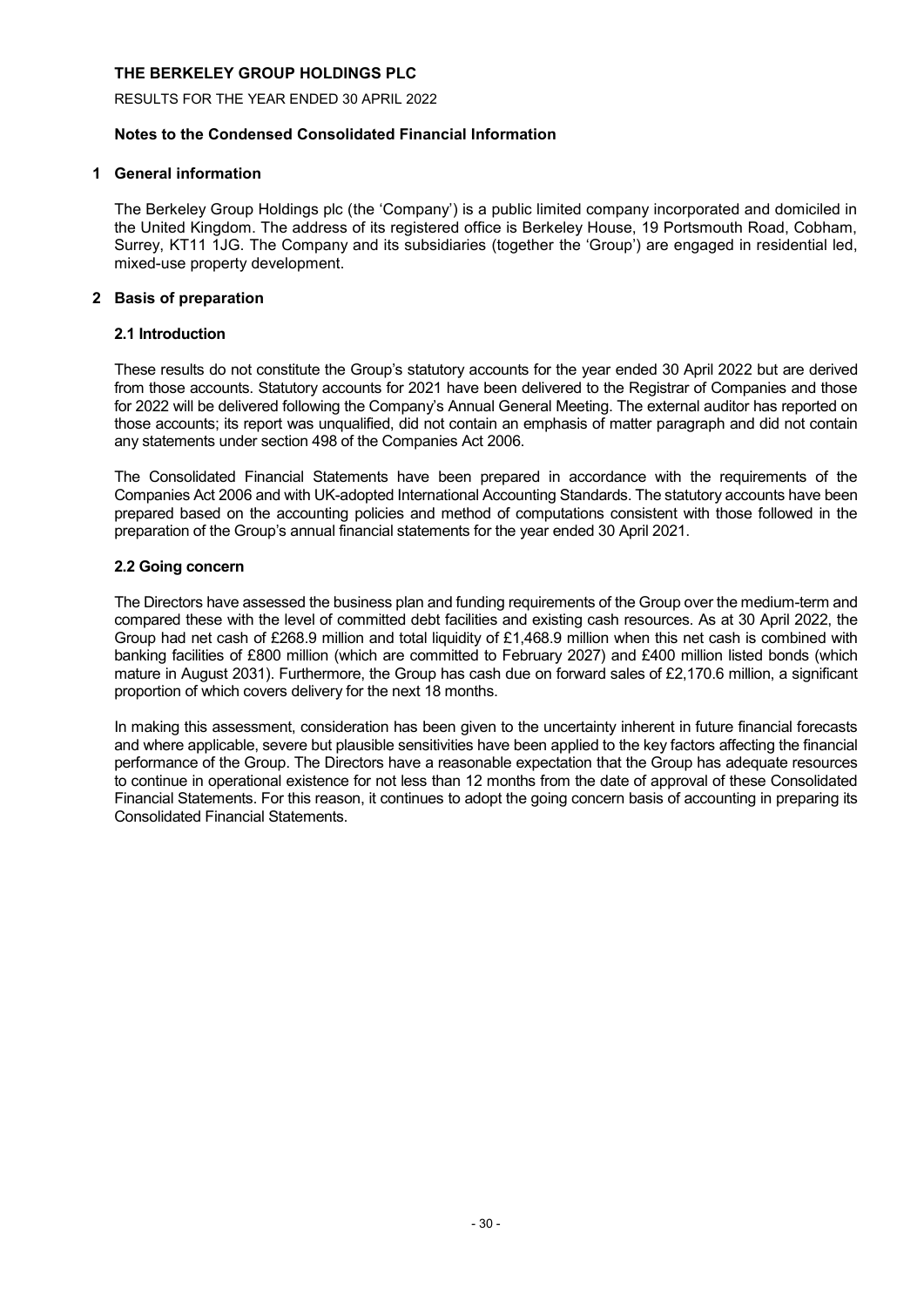RESULTS FOR THE YEAR ENDED 30 APRIL 2022

# **Notes to the Condensed Consolidated Financial Information (continued)**

# **3 Net finance costs**

| For the year ended 30 April                                                                                                                           | 2022<br>£m               | 2021<br>£m              |
|-------------------------------------------------------------------------------------------------------------------------------------------------------|--------------------------|-------------------------|
| <b>Finance income</b>                                                                                                                                 | 2.5                      | 3.0                     |
| <b>Finance costs</b><br>Interest payable on borrowings and non-utilisation fees<br>Amortisation of fees incurred on borrowings<br>Other finance costs | (12.1)<br>(1.8)<br>(1.1) | (7.7)<br>(0.9)<br>(1.0) |
|                                                                                                                                                       | (15.0)                   | (9.6)                   |
| <b>Net finance costs</b>                                                                                                                              | (12.5)                   | (6.6)                   |

Finance income predominantly represents interest earned on cash deposits.

Other finance costs predominantly represent imputed interest on land purchased on deferred settlement terms and lease interest.

# **4 Income tax expense**

| For the year ended 30 April              | 2022<br>£m | 2021<br>£m |
|------------------------------------------|------------|------------|
| <b>Current tax including RPDT</b>        |            |            |
| UK current tax payable                   | (148.2)    | (93.1)     |
| Adjustments in respect of previous years | 2.3        | 1.9        |
| Deferred tax including RPDT              | (145.9)    | (91.2)     |
| Deferred tax movements                   | 73.0       | (5.4)      |
| Adjustments in respect of previous years | 3.8        | 1.2        |
|                                          | 76.8       | (4.2)      |
|                                          | (69.1)     | (95.4)     |

The effective tax rate for the period is 12.5% (2021: 18.4%) and includes a £32.1m credit arising from the remeasurement, in part, of the Group's UK deferred tax assets at 29% following the changes to both the corporation tax rate, substantially enacted in May 2021, and the introduction of Residential Property Developer Tax (RPDT) at a rate of 4% on 1 April 2022.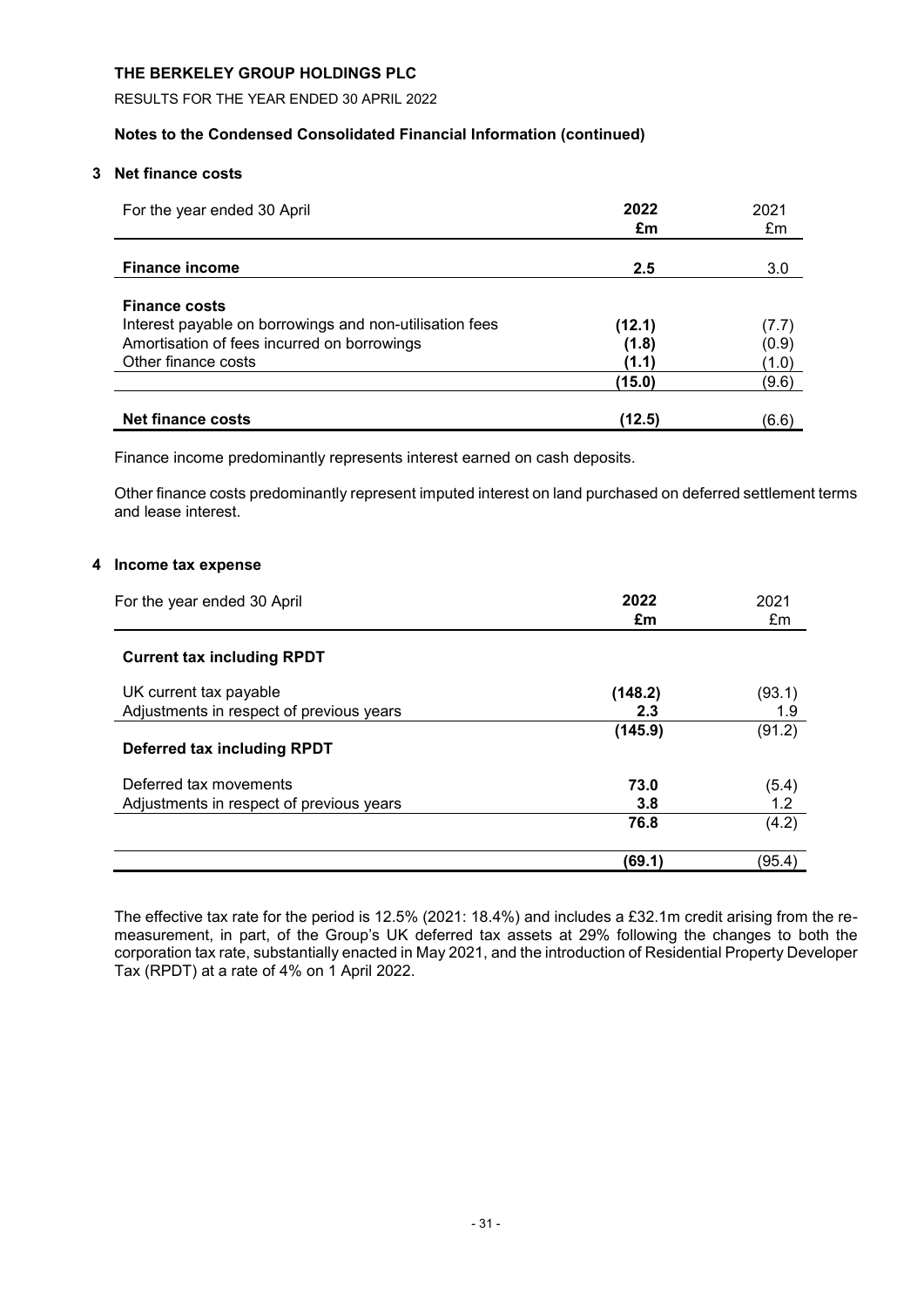RESULTS FOR THE YEAR ENDED 30 APRIL 2022

# **5 Earnings per share**

Basic earnings per share are calculated as the profit for the financial year attributable to shareholders of the Group divided by the weighted average number of shares in issue during the year.

| For the year ended 30 April                                                    | 2022           | 2021           |
|--------------------------------------------------------------------------------|----------------|----------------|
| Profit attributable to shareholders (£m)<br>Weighted average no. of shares (m) | 482.4<br>115.5 | 422.7<br>124.6 |
| Basic earnings per share (p)                                                   | 417.8          | 339.4          |

For diluted earnings per ordinary share, the weighted average number of shares in issue is adjusted to assume the conversion of all potentially dilutive ordinary shares.

At 30 April 2022, the Group had one (2021: two) category of potentially dilutive ordinary shares: 1.6 million (2021: 2.3 million) share options under the 2011 LTIP and nil (2021: 30,912) share options under the 2015 Bonus Banking plan.

A calculation is undertaken to determine the number of shares that could have been acquired at fair value based on the aggregate of the exercise price of each share option and the fair value of future services to be supplied to the Group, which is the unamortised share-based payments charge. The difference between the number of shares that could have been acquired at fair value and the total number of options is used in the diluted earnings per share calculation.

| For the year ended 30 April               | 2022  | 2021  |
|-------------------------------------------|-------|-------|
|                                           |       |       |
| Profit used to determine diluted EPS (£m) | 482.4 | 422.7 |
| Weighted average no. of shares (m)        | 115.5 | 124.6 |
| Adjustments for:                          |       |       |
| Share options - 2011 LTIP                 | 1.8   | 2.5   |
| Shares used to determine diluted EPS (m)  | 117.3 | 127.1 |
| Diluted earnings per share (p)            | 411.4 | 332.5 |
|                                           |       |       |

# **6 Inventories**

| Year ended 30 April                                       | 2022<br>£m       | 2021<br>£m       |
|-----------------------------------------------------------|------------------|------------------|
| Land not under development<br>Work in progress: Land cost | 738.1<br>1,952.5 | 331.4<br>1,134.7 |
| <b>Total land</b>                                         | 2,690.6          | 1,466.1          |
| Work in progress: Build cost                              | 2,302.6          | 2,081.0          |
| Completed units                                           | 140.8            | 105.4            |
| <b>Total inventories</b>                                  | 5,134.0          | 3,652.5          |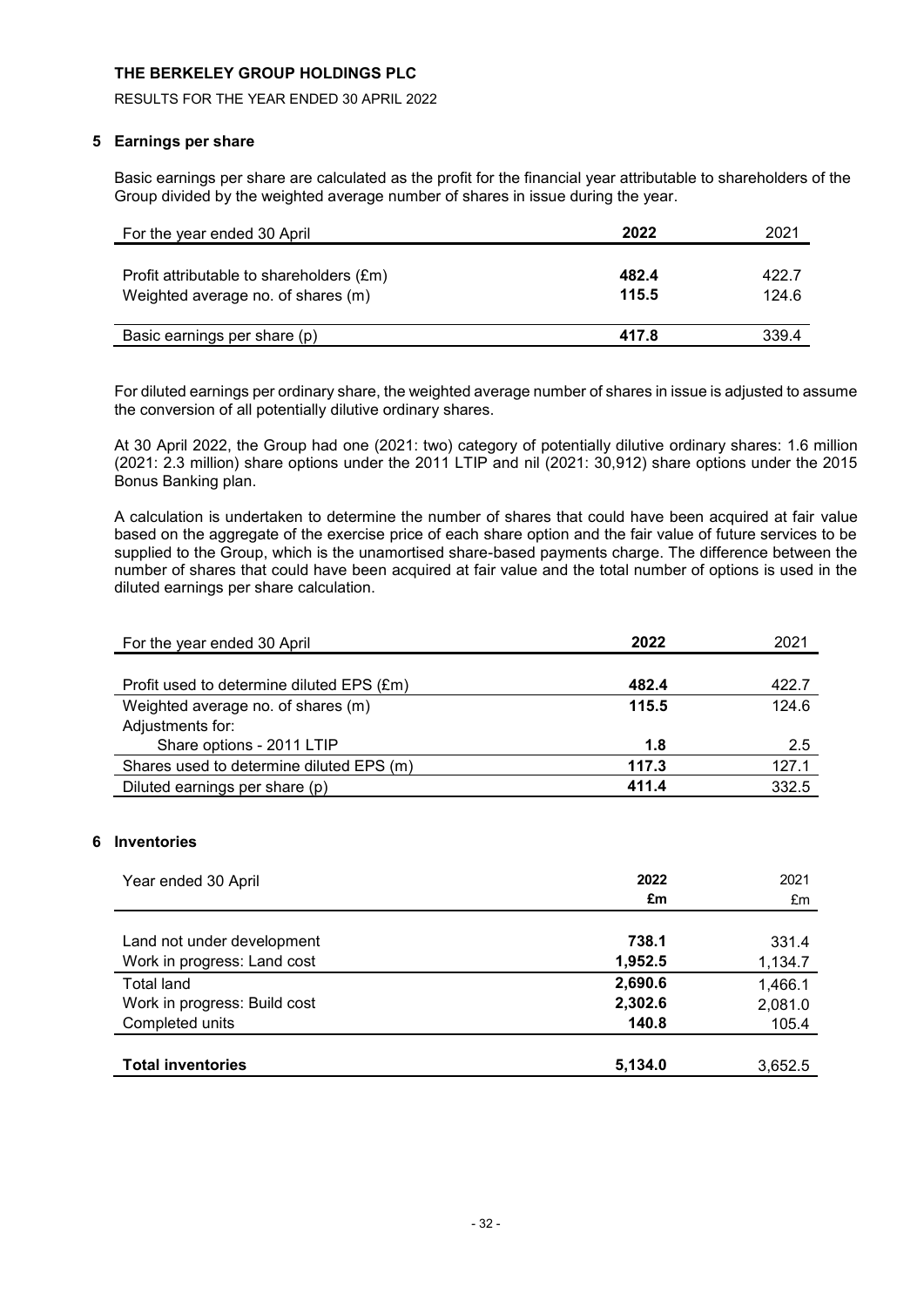RESULTS FOR THE YEAR ENDED 30 APRIL 2022

# **7 Notes to the Condensed Consolidated Cash Flow Statement**

| For the year ended 30 April                              | 2022               | 2021             |
|----------------------------------------------------------|--------------------|------------------|
|                                                          | £m                 | £m               |
| Net cash flows from operating activities                 |                    |                  |
| Profit for the financial year                            | 482.4              | 422.7            |
| Adjustments for:                                         |                    |                  |
| Taxation                                                 | 69.1               | 95.4             |
| Depreciation                                             | 5.6                | 5.9              |
| Loss on sale of PPE                                      | 0.1                |                  |
| Finance income                                           | (2.5)              | (3.0)            |
| Finance costs                                            | 15.0               | 9.6              |
| Share of results of joint ventures after tax             | (56.1)             | (22.4)           |
| Non-cash charge in respect of pension deficit            |                    | 0.7              |
| Non-cash charge in respect of share awards               | (8.6)              | (12.3)           |
| Changes in working capital:                              |                    |                  |
| Increase in inventories                                  | (332.5)            | (97.6)           |
| Increase in trade and other receivables                  | (61.0)             | (5.1)            |
| Increase in trade and other payables                     | 260.9              | 25.5             |
| Cash generated from operations                           | 372.4              | 419.4            |
| Reconciliation of net cash flow to net cash              |                    |                  |
| Net decrease in net cash and cash equivalents, including |                    |                  |
| bank overdraft                                           | (499.3)<br>(360.0) | (210.7)<br>200.0 |
| (Increase)/decrease in borrowings                        | (859.3)            |                  |
| Movement in net cash in the financial year               | 1,128.2            | (10.7)           |
| Opening net cash                                         | 268.9              | 1,138.9          |
| Closing net cash                                         |                    | 1,128.2          |
| Net cash                                                 |                    |                  |
| Cash and cash equivalents                                | 928.9              | 1,428.2          |
| Non-current borrowings                                   | (660.0)            | (300.0)          |
| Net cash                                                 | 268.9              | 1,128.2          |

# **8 Alternative performance measures**

Berkeley uses a number of alternative performance measures (APMs) which are not defined by IFRS. The Directors consider these measures useful to assess the underlying performance of the Group alongside the relevant IFRS financial information. They are referred to as Financial KPIs throughout the interim results. The information below provides a definition of APMs and reconciliation to the relevant IFRS information, where required:

# **Net cash**

Net cash is defined as cash and cash equivalents, less total borrowings. This is reconciled in note 7.